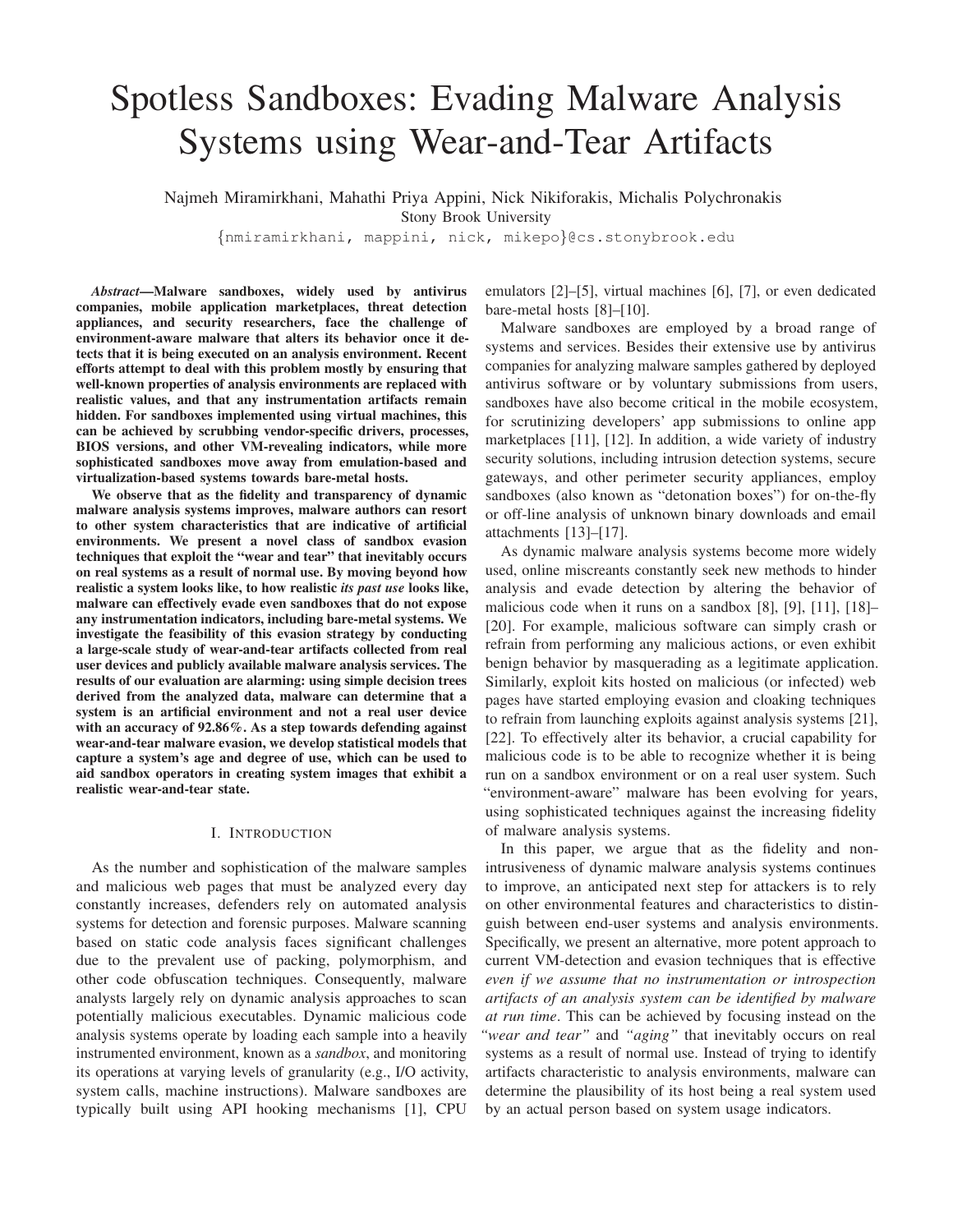The key intuition behind the proposed strategy is that, in contrast to real devices under active use, existing dynamic analysis systems are typically implemented using operating system images in almost pristine condition. Although some further configuration is often performed to make the system look more realistic, after each binary analysis, the system is rolled back to its initial state [23]. This means that any possible wear-and-tear side-effects are discarded, and the system is always brought back to a pristine condition. As an indicative example, in a real system, properties like the browsing history, the event log, and the DNS resolver cache, are expected to be populated as a result of days' or weeks' worth of activity. In contrast, due to the rollback nature of existing dynamic analysis systems, malicious code can easily identify that the above aspects of a system may seem unrealistic for a device that supposedly has been in active use by an actual person.

Even though researchers have already discussed the possibility of using specific indicators, such as the absence of "Recently Open Files" [24] and the lack of a sufficient number of processes [25] as ways of identifying sandbox environments, we show that these individual techniques are part of a larger problem, and systematically assess their threat to dynamic analysis sandboxes. To assess the feasibility and effectiveness of this evasion strategy, we have identified a multitude of wearand-tear artifacts that can potentially be used by malware as indicators of the extent to which a system has been actually used. We present a taxonomy of our findings, based on which we then proceeded to implement a probe tool that relies on a subset of those artifacts—ones that can be captured in a privacypreserving way—to determine a system's level of wear and tear. Using that tool, we gathered a large set of measurements from 270 real user systems, and used it to determine the discriminatory capacity of each artifact for evasion purposes.

We then proceed to test our hypothesis that wear and tear can be a robust indicator for environment-aware malware, by gauging the extent to which malware sandboxes are vulnerable to evasion using this strategy. We submitted our probe executable to publicly available malware scanning services, receiving results from 16 vendors. Using half of the collected sandbox data, we trained a decision tree model that picks a few artifacts to reason whether a system is real or not, and evaluated it using the other half. Our findings are alarming: for all tested sandboxes, the employed model can determine that the system is an artificial environment and not a real user device with an accuracy of 92.86%.

We provide a detailed analysis of the robustness of this evasion approach using different sets of artifacts, and show that modifying existing sandboxes to withstand this type of evasion is not as simple as artificially adjusting the probed artifacts to plausible values. Besides the fact that malware can easily switch to the use of another set of artifacts, we have uncovered a deeper direct correlation of many of the evaluated wear-and-tear artifacts and the reported age of the system, which can allow malware to detect unrealistic configurations. As a step towards defending against wear-and-tear malware evasion, we have developed statistical models that capture the

age and degree of usage of a given system, which can be used to fine-tune sandboxes so that they look realistic.

In summary, our work makes the following main contributions:

- We show that certain, seemingly independent, techniques for identifying sandbox environments are in fact all instances of a broader evasion strategy based on a system's wear-and-tear characteristics.
- We present an indicative set of diverse wear-and-tear artifacts, and evaluate their discriminatory capacity by conducting a large-scale measurement study based on data collected from real user systems and malware sandboxes.
- We demonstrate that using simple decision trees derived from the analyzed data, malware can robustly evade *all* tested sandboxes with an accuracy of 92.86%.
- We present statistical models that can predict the age of a system based on its system usage indicators, which can be used to "age" existing artificial-looking sandboxes to the desired degree.

## II. BACKGROUND AND RELATED WORK

#### *A. Virtualization and Instrumentation Artifacts*

Antivirus companies, search engines, mobile application marketplaces, and the security research community in general largely rely on dynamic code analysis systems that load potentially malicious content in a controlled environment for analysis purposes [1]–[6], [8]–[10], [21], [26]–[34]. Given that virtual machines and system emulators are very convenient platforms for building malware sandboxes, evasive malware often relies on various artifacts of such systems to alter its behavior [8], [9], [11], [18]–[20], [35]. Probably the simplest approach is to use static heuristics that check for certain system properties, such as VM-specific device drivers and hardware configurations, fixed identifiers including MAC addresses, IMEIs (for mobile malware analysis systems), user/host names, VM-specific loaded modules and processes (e.g., VMware Tools in case of VMware), and registry entries [20], [36].

Even when dynamic analysis systems are carefully configured to avoid expected values and configurations, lower-level properties of the execution environment can be used to identify the presence of a virtual environment. These include emulator intricacies that can be observed at runtime using small code snippets, timing properties of certain virtualized instructions, cache side effects, and many others [8], [20], [37]–[43].

#### *B. Environmental and User Interaction Artifacts*

The increasing sophistication of environment-aware malware has prompted many research efforts that focus on either detecting the "split personality" of malware by running each sample on multiple and diverse analysis systems [18], [44], [45], or increasing the fidelity of the analysis environment by avoiding the use of emulation or virtualization altogether, and opting for "bare-metal" systems [8]–[10], [46].

These recent developments, however, along with the proliferation of virtual environments in production deployments and end-user systems, have resulted in yet another change of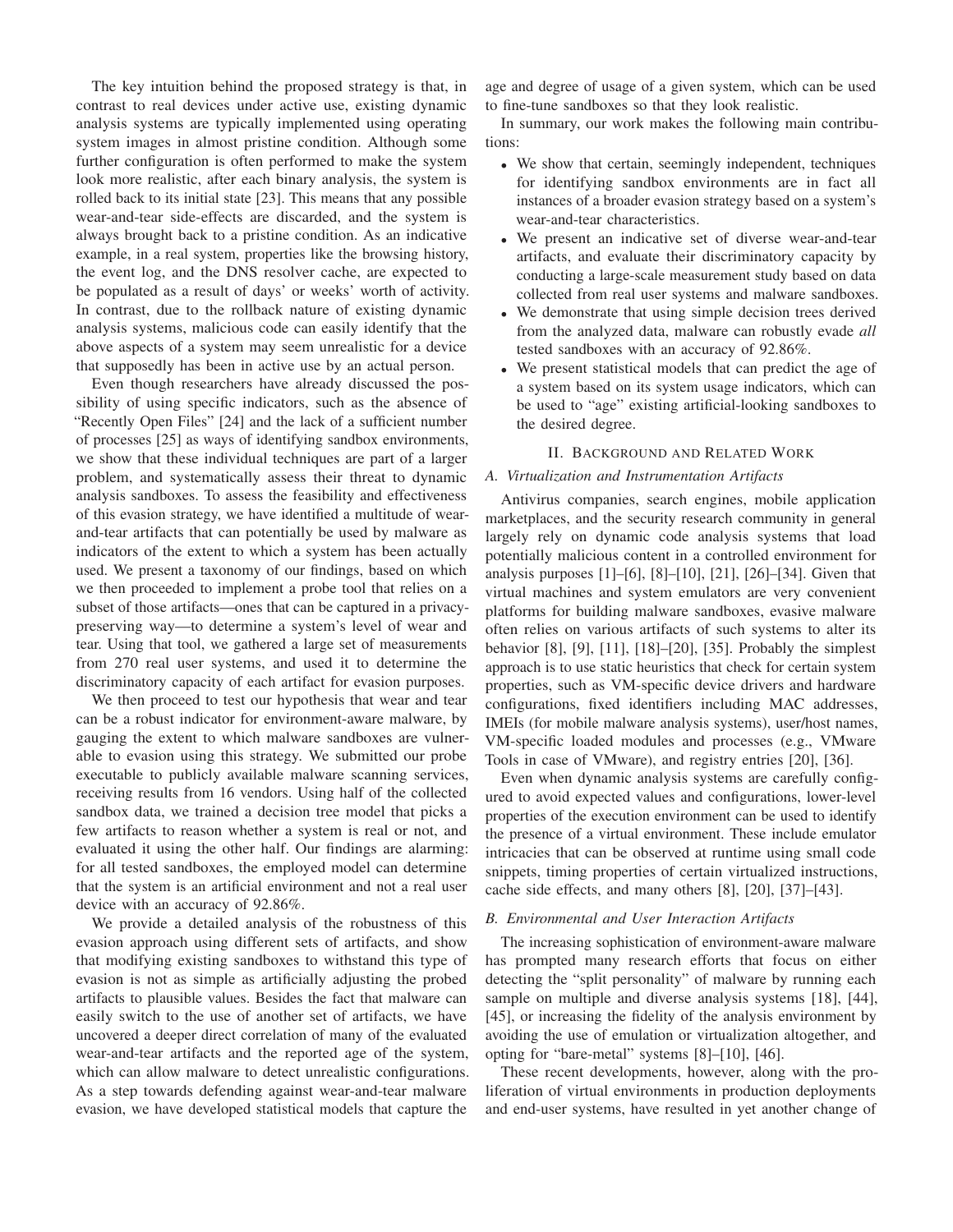tactics from the side of malware authors. Given that a VM host may be equally "valuable" as a non-VM host, the number of malicious samples that rely on VM detection tricks for evasion has started to decrease [47].

At the same time, malware authors have started employing other heuristics that focus mostly on how realistic the state and configuration of a host is, rather than whether it is a real or a virtual one. Such heuristics include checking whether the mouse cursor remains motionless in the center of the screen [48], observing the absence of "Recently Open Files" [24] or an unusually low number of processes [25], testing whether unrestricted internet connectivity is available, and trying to resolve a known non-existent domain name. As some malware analysis systems blindly serve all DNS requests, a positive answer to a request for a non-existent domain is an indication of a malware analysis environment and not a real system [9]. Correspondingly, malware sandboxes have started emulating user behavior (e.g., by generating realisticlooking mouse movements and actions) and exposing a more realistic network environment. Unfortunately, as we show in this work, a neglected aspect of this effort towards making malware sandboxes as realistic as possible, is the wear and tear that is expected to occur as a result of normal use.

### *C. Sandbox Fingerprinting*

A few research efforts have focused on deriving configuration profiles from sandboxes used by malware scanning services and security appliances [23], [49]. By fingerprinting the sandboxes of different vendors, malware can then identify the distinguishing characteristics of a given sandbox, and alter its behavior accordingly. Maier et al. developed Sand-Finger [49], a sandbox fingerprinting tool for Android-based analysis systems. The extracted fingerprints capture properties that are mostly specific to mobile devices, such as saved WiFi networks, paired Bluetooth devices, or whether a device is connected to a host via a cable. The authors show that the derived fingerprints can be used by malicious apps to evade Google's Bouncer and other mobile app sandboxes.

Recently, Blackthorne et al. presented AVLeak, a tool that can fingerprint emulators running inside commercial antivirus (AV) software, which are used whenever AVs detect an unknown executable [50]. The authors developed a method that allows them to treat these emulators as black boxes and use side channels as a means of extracting fingerprints from each AV engine.

Yokoyama et al. developed SandPrint [23], a sandbox fingerprinting tool tailored for Windows malware analysis systems. The tool considers a set of 25 features that were identified to exhibit characteristic, high-entropy values on malware sandboxes used by different vendors. These include hardware configuration parameters, which tend to have unusually low values to facilitate the parallel operation of multiple sandbox images (e.g., by lowering the amount of RAM or disk space), or features specific to the malware sample invocation mechanism employed by each sandbox (e.g., Cuckoo Sandbox's agent.py launch script, or the fact that the file name of the

analyzed executable is changed according to its MD5 sum or using some other naming scheme). The authors then performed automated clustering to classify fingerprints collected after the submission of the tool to 20 malware analysis services, resulting in the observation of 76 unique sandboxes. They also used some of the features to build a classifier that malware can use to reliably evade the tested sandboxes.

As the authors of SandPrint note, *"most of the selected features are deterministic and their values discrete and reliable,"* and *"a stealthy sandbox could try to diversify the feature values."* Inspired by this observation, our aim in this paper is to explore what the next step of attackers might be, once sandbox operators begin to diversify the values of the above features, and to configure their systems using more realistic settings, rendering sandbox-fingerprinting ineffective. To that end, instead of focusing on features characteristic to sandboxes, we take a radically different view and focus on artifacts characteristic to real, *used* machines. Previous works have shown that sandboxes are configured differently than real systems, and can thus be easily fingerprinted. The programs used to analyze malware are designed to be as transparent as possible, to prevent malware from detecting that it is being analyzed. In this work, we show that even with completely transparent analysis programs, the environment outside the analysis program is enough for malware to determine that it is under analysis.

## III. WEAR AND TEAR ARTIFACTS

To determine the extent to which a system has been actually used, and consequently, the plausibility of it being a real user system and not a malware sandbox, malicious code can rely on a broad range of artifacts that are indicative of the wear and tear of the system. In this section, we discuss an indicative set of the main types of such artifacts that we have identified, which can be easily probed by malware.

Our strategy for selecting these artifacts was based on identifying what aspects of a system are affected as a result of normal use, and *not* on system features that may be affected by certain sandbox-specific implementation intricacies—a realistically configured sandbox may not exhibit any such features at all. We located these artifacts by using a method similar to the snowball method for conducting literature surveys. Specifically, upon identifying a potentially promising artifact, we would search in that same location of the system for more artifacts. Besides intuition, to identify additional sources of artifacts, we also studied various Windows "cleaner" and "optimizer" programs, as well as Windows forensics literature.

Our list of artifacts is clearly non-comprehensive and we are certain that there are many more good sources of artifacts that were not included in this study. At the same time, although it is expected that one can find a multitude of wear-and-tear artifacts, e.g., as a result of the customization, personalization, and use of different applications on an actual user system, our selection was constrained by an important additional requirement.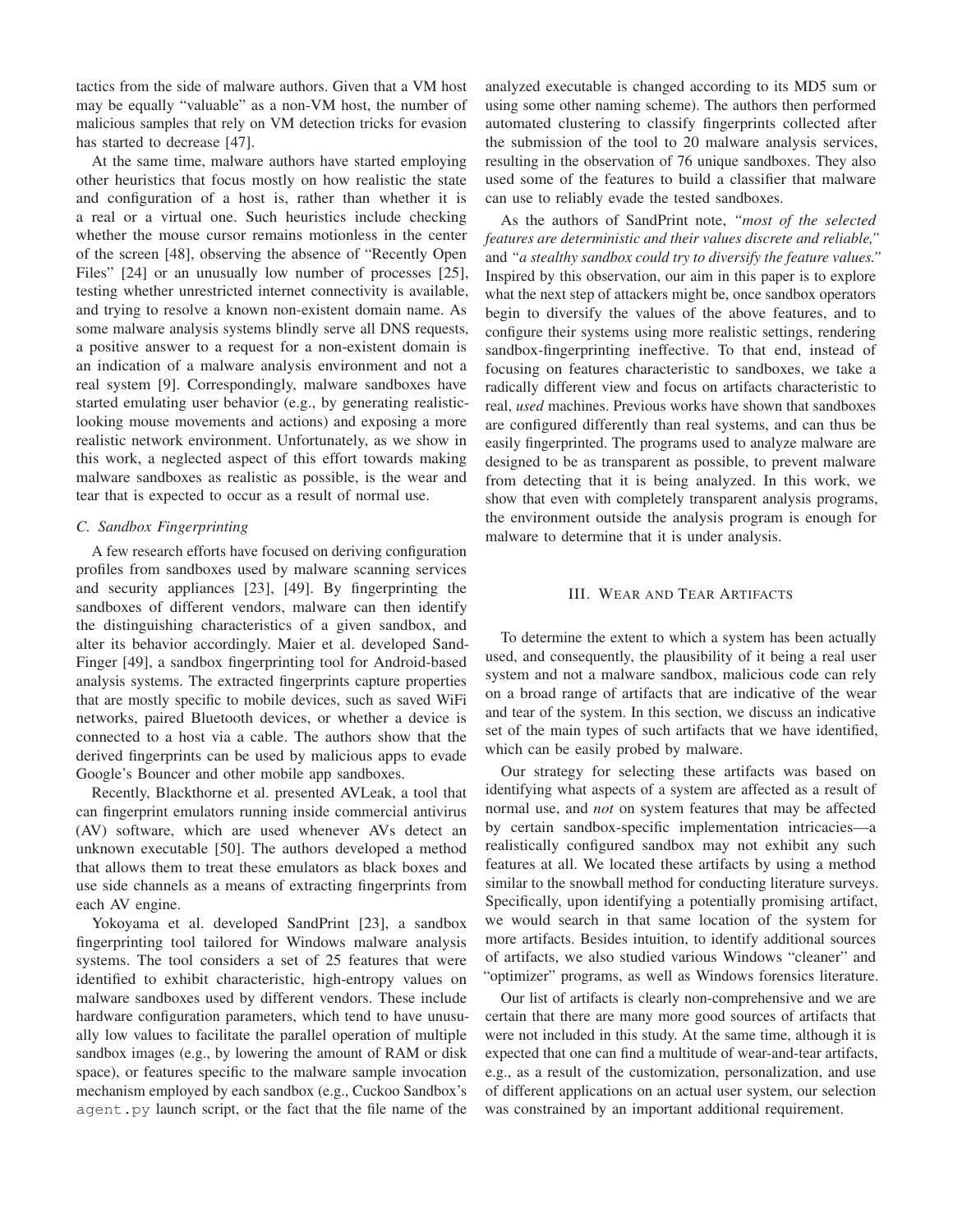# *A. Probing for Artifacts while Preserving User Privacy*

We can distinguish between two main types of wear-and-tear artifacts, depending on their source: artifacts that stem from *direct* user actions, versus artifacts caused by *indirect* system activity. For instance, a browser's history contains the URLs that a user has explicitly visited. Expecting to find a popular search engine, a social networking service, and a news website among the recently visited URLs could constitute a heuristic that captures a user's specific interests. In contrast, the number of application events in the system event log is an indirect artifact which, although it depends on user activity, it does not capture any private user information.

Direct artifacts are qualitatively stronger indicators of a system's degree of use by a person. Conceivably, malware could rely on a broad and diverse range of such artifacts to decide whether a system has been under active use, e.g., by inspecting whether document folders contain plausible numbers of files with expected file extensions, checking for recently opened documents in popular document viewing applications, or looking for the most recently typed online search engine queries, system-wide ("spotlight-like") search queries, instant messaging or email message contents, and so on.

For the purposes of our study, however, such artifacts are out of question, as collecting them from real user systems would constitute a severe privacy violation. Consequently, we limit our study mainly to indirect, system-wide artifacts, which do not reveal any private user information. To get a glimpse on the evasion potential of direct artifacts, we do consider a limited set of browser-specific artifacts, which though are strictly limited to aggregate counts (e.g., number of cookies, number of downloaded files and, number of visited URLs) that can be collected without compromising user privacy and anonymity.

# *B. Artifact Categories*

Many aspects of a system are susceptible to wear and tear, from the operating system itself, to the various file, network, and other subsystems. Considering, for instance, a typical Microsoft Windows host, a multitude of different wear-and-tear artifacts are available for estimating the extent to which the system has been used. In the following, we provide a brief description of the main types of artifacts that we have identified. The complete set of artifacts that we used in our experiments is shown in Table I.

*1) System:* Generic system properties such as the number of running processes or installed updates are directly related to the "history" of a system, as more installed software typically accumulates throughout the years.

The event log of Windows systems is another rich source of information about the current state and past activity of the system. Various types of events are recorded into the event log, including application, security, setup, and system events of different administrative ratings (critical, error, warning, information, audit success or failure). Of particular interest are events that denote abnormal conditions, such as warnings about

missing files, inaccessible network links, unexpected service terminations, and access permission errors. The more a system has been used, the higher the number of records that will have been accumulated in the event log. Besides the simple count of system events, we also consider additional aspects indicative of past use, such as the number of events from user applications, the number of different event sources, and the time difference between the first and last event.

The event log will be (almost) empty only if the operating system is freshly installed, or if the user deleted the recorded entries. The vast majority of users, however, are not even aware of the existence of this log, so it is unlikely that its contents will be affected (e.g., deleted) by explicit user actions.

*2) Disk:* User activity results in file system changes, exhibited in various forms, including the generation of temporary files, deleted files, actual user content, cached data, and so on. Given the sensitive nature of accessing user-generated content, even in terms of just counting files, we limit the collection of disk artifacts directly related to user activity only to the number of files on the desktop and in the recycle bin. The rest of the disk artifacts capture counts of files related to non-user-generated temporary or cached data (e.g., generated file-content thumbnails, or process crash "minidump" files).

*3) Network:* The network activity of a system, especially from a historical perspective, is a strong indicator of actual use. Every time a host is about to send a packet to a remote destination, it consults the system's address resolution protocol (ARP) cache to find the physical (MAC) address of the gateway, or the address of another host in the local network. Similarly, every time a domain name is resolved to an IP address, the operating system's DNS stub resolver includes it in a cache of the most recent resolutions. The use of public key encryption also results in artifacts related to the certificates that have been encountered. For instance, once a certificate revocation list (CRL) is downloaded, it is cached locally. The list of the URLs of previously downloaded CRLs is kept as part of the cached information, so the number of entries in that list is directly related to past network activity (not only due to browsing activity, but also due to applications that perform automatic updates over the network). We also consider the number of cached wireless network SSIDs, which is a good indicator of past use for mobile devices, and the number of active TCP connections.

*4) Registry:* The Windows registry contains a vast amount of information about many aspects of a system, including many that would fit in the aforementioned categories. We chose, however, to consider the Registry separately both because it is privy to information that does not exist elsewhere, as well as because, in Section V, we investigate whether sandboxdetection is possible if an attacker has to constrain himself to a single type of wear-and-tear artifacts.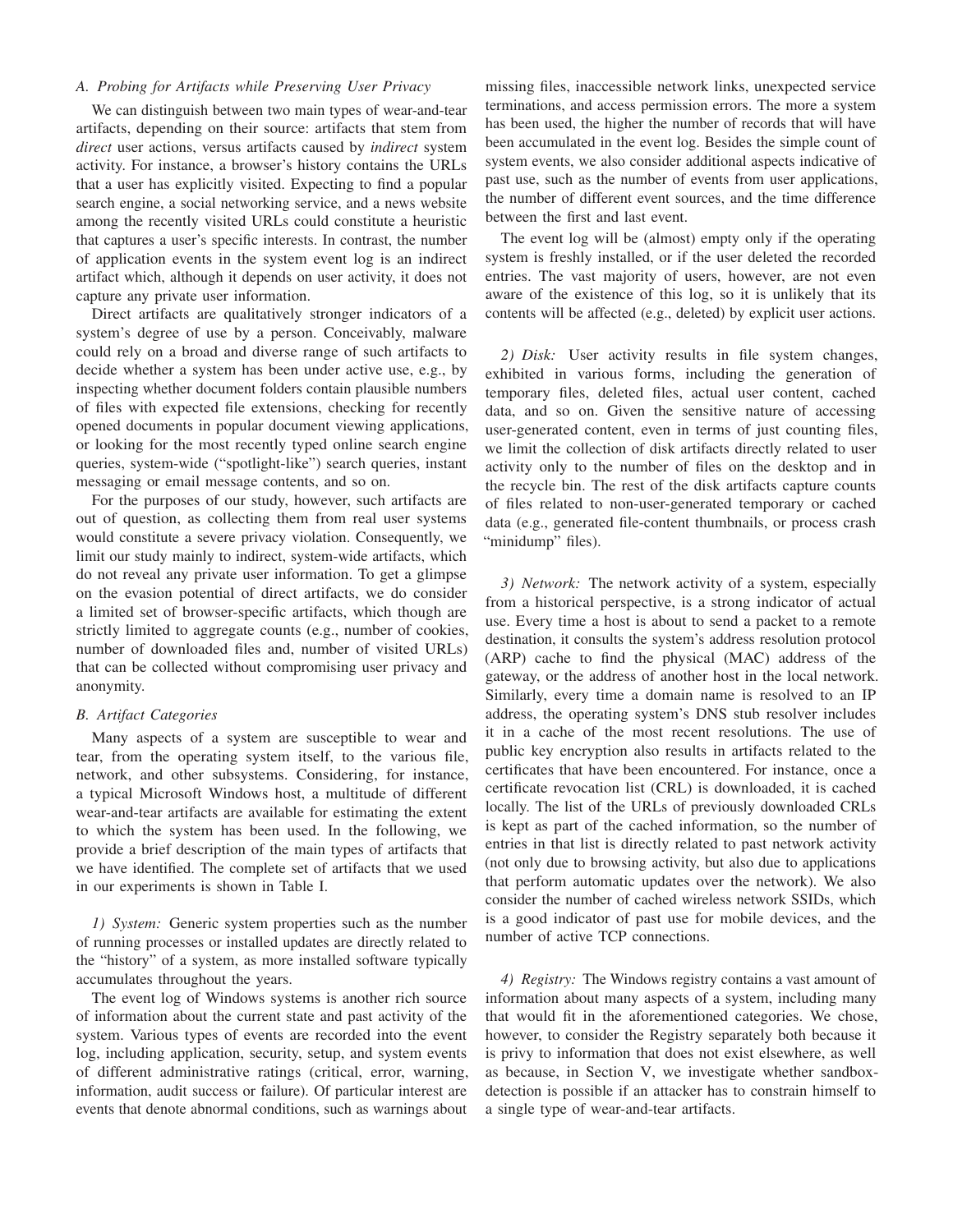*TABLE I: Complete list of wear-and-tear artifacts.*

| Category       | <b>Name</b>            | <b>Description</b>                                                     | <b>User</b> | <b>Sandbox</b> | <b>Baseline</b>  |
|----------------|------------------------|------------------------------------------------------------------------|-------------|----------------|------------------|
|                | totalProcesses         | # of processes                                                         | 94.4        | 35             | 41               |
|                | winupdt                | # installed Windows updates                                            | 794         | 19             | $\overline{2}$   |
|                | sysevt                 | # system of system events                                              | 27K         | 8K             | 334              |
| System         | appevt                 | # of application events                                                | 18K         | 2.4K           | 184              |
|                | syssrc                 | # sources of system events                                             | 78          | 49             | 48               |
|                | appsrc                 | # sources of application events                                        | 40          | 26             | 23               |
|                | sysdiffdays            | Elapsed time since the first system event (days)                       | 370         | 1.7K           | $\boldsymbol{0}$ |
|                | appdiffdays            | Elapsed time since the first application event (days)                  | 298         | 943            | $\boldsymbol{0}$ |
|                | recycleBinSize         | Total size of the recycle bin (bytes)                                  | 2.5G        | 50M            | $\boldsymbol{0}$ |
|                | recycleBinCount        | # files in the recycle bin                                             | 109         | 3              | $\overline{0}$   |
|                | tempFilesSize          | Total size of temporary system files (bytes)                           | 302         | 24             | 8.2              |
|                | tempFilesCount         | # temporary system files                                               | 411         | 60             | 10               |
| Disk           | miniDumpSize           | Total size of process crash minidump files (bytes)                     | 3M          | 409K           | $\overline{0}$   |
|                | miniDumpCount          | # of process crash minidump files                                      | 9           | $\overline{4}$ | $\overline{0}$   |
|                | thumbsFolderSize       | Total size of the system's thumbnails folder (bytes)                   | 63M         | <b>8M</b>      | 2.6M             |
|                | desktopFileCount       | # files on the desktop                                                 | 34          | 6              | 3                |
|                | ARPCacheEntries        | # entries in the ARP cache                                             | 19          | 4.5            | 5                |
|                | dnscacheEntries        | # entries in the DNS resolver cache                                    | 151         | $\overline{4}$ | 3                |
|                | certUtilEntries        | # URLs of previously downloaded CRLs                                   | 1.7K        | 210            | 6                |
| Network        | wirelessnetCount       | # of cached wireless SSIDs                                             | 8           | $\theta$       | $\overline{0}$   |
|                | tcpConnections         | # of active TCP connections                                            | 77          | 27             | 16               |
|                | regSize                | Size of the registry (in bytes)                                        | 144.8M      | 53M            | 35M              |
|                | uninstallCount         | # registered software uninstallers                                     | 177         | 58             | 18               |
|                | autoRunCount           | # programs that automatically run at system startup                    | 9           | 3              | $\mathbf{1}$     |
|                | totalSharedDlls        | Legacy DLL reference count                                             | 242         | 176            | 26               |
|                | totalAppPaths          | # registered application paths                                         | 54          | 35             | 23               |
|                | totalActiveSetup       | # Active Setup application entries                                     | 24          | 32             | 25               |
|                | orphanedCount          | # leftover registry entries                                            | 11          | 10             | 9                |
|                | totalMissingDlls       | # registered DLLs that do not exist on disk                            | 21          | 23             | 13               |
| Registry       | usrassistCount         | # of entries in the UserAssist cache (frequently opened applications)  | 222         | 98             | 11               |
|                | shimCacheCount         | # entries in the Application Compatibility Infrastructure (Shim) cache | 191K        | 98K            | 38K              |
|                | <b>MUICacheEntries</b> | # Multi User Interface (MUI) cache entries                             | 66          | 83             | 163              |
|                | FireruleCount          | # of rules in the Windows Firewall                                     | 511         | 332            | 358              |
|                | deviceClsCount         | # previously connected USB devices (DeviceInstance IDs)                | 81          | 29             | 60               |
|                | <b>USBStorCount</b>    | # previously connected USB storage devices                             | 1.7         | $\overline{0}$ | $\boldsymbol{0}$ |
|                | browserNum             | # installed browsers (Internet Explorer, Firefox, Chrome)              | 2.9         | 1.4            | $\mathbf{1}$     |
|                | uniqueURLs             | # unique visited URLs                                                  | 28K         | 13.8           | 1.64             |
|                | totalTypedURLs         | # URLs typed in the browser's navigation bar                           | 1.6K        | $\overline{4}$ | $\mathbf{1}$     |
|                | totalCookies           | # of HTTP cookies                                                      | 3K          | 135            | $\mathfrak{2}$   |
| <b>Browser</b> | uniqueCookieDomains    | # unique HTTP cookie domains                                           | 1003        | 23             | $\mathbf{1}$     |
|                | totalBookmarks         | # bookmarks                                                            | 274         | 20             | $\mathbf{1}$     |
|                | totalDownloadedFiles   | # downloaded files                                                     | 340         | 3              | $\overline{0}$   |
|                | urlDiffDays            | Time elapsed between the oldest and newest visited URL (days)          | 225         | 370            | $\overline{0}$   |
|                | cookieDiffDays         | Time elapsed between the oldest and newest HTTP cookie (days)          | 303         | 256            | $\overline{0}$   |

Every time an application or driver is installed on a Windows system, it typically stores many key-value pairs in the registry. This effect is so extensive that Windows is known from suffering from "registry bloat," since programs often add keys during installation, but neglect to remove them when uninstalled. This is exemplified by the multitude of "registry cleaning" tools which aim to clean the registry from stale entries [51], [52]. Many of the registry artifacts we consider are thus related to the footprints of the applications that have been installed on the system (e.g., number of installed applications, uninstall entries, shared DLLs, applications set to

automatically run upon boot), as well those that have not been fully uninstalled (e.g., "orphaned" entries left from removed programs and listed DLLs that do not exist on disk).

We also consider various other system-wide properties, including: the size of the registry (in bytes); the number of firewall rules, as new applications often install additional rules; the number of previously connected USB removable storage devices (a unique instance ID key is generated for each device and stored in a cache); the number of entries in the UserAssist cache, which contains information about the most frequently opened applications and paths; the number of entries in the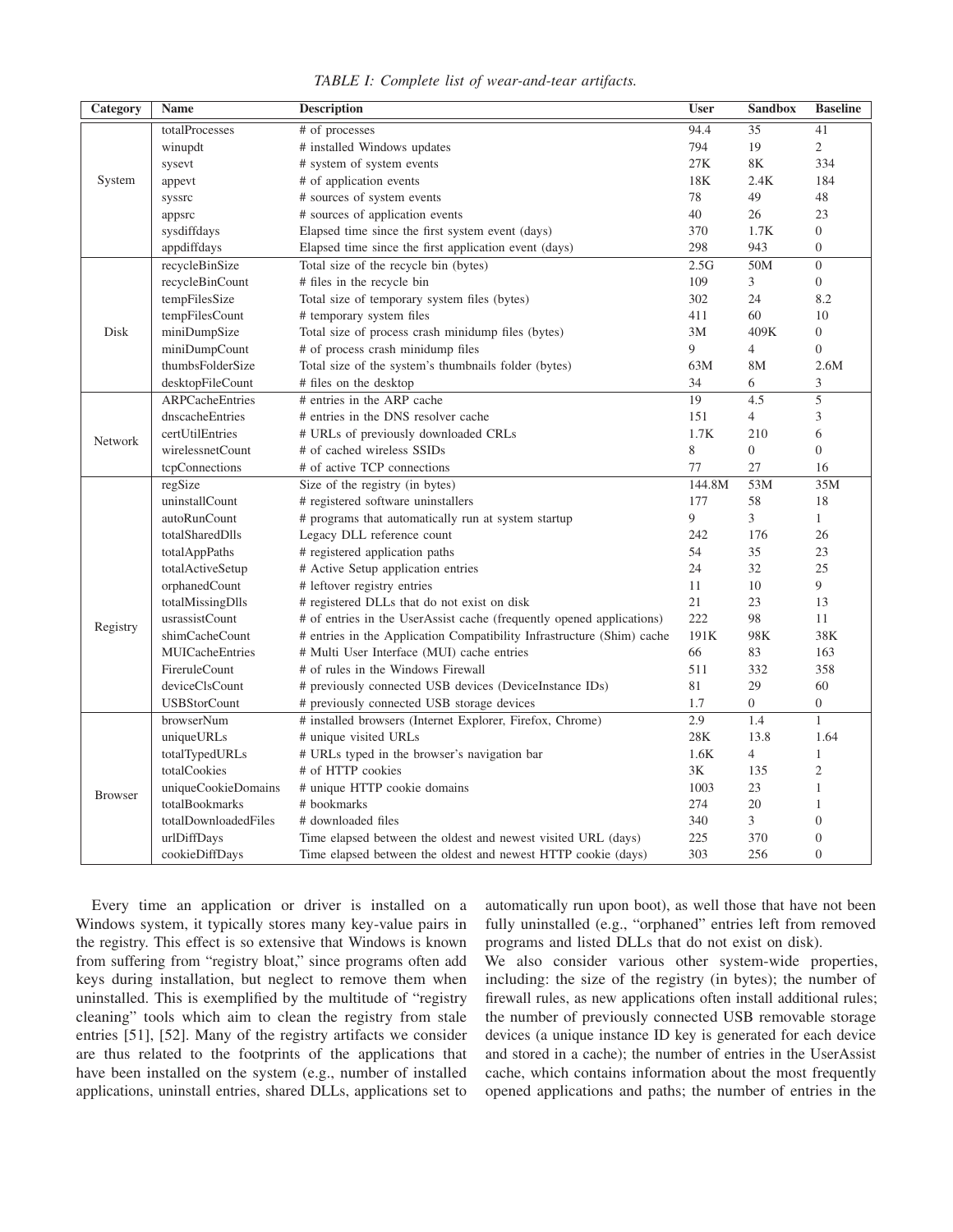Application Compatibility Infrastructure (Shim) cache, which contains metadata of previously run executables that used this facility; and the number of entries in the MUICache, which are related to previously run executables and are generated by the Multi User Interface that provides support for different languages.

*5) Browser:* For many users, an operating system does little more than housing their web browser and a few other applications. Web browsers have become an all-inclusive tool for accessing office suites, games, e-shopping, e-banking, and social networking services. Due to the indispensable use of a browser, it would be really uncommon to find a browser in a pristine, out-of-the-box condition on a real user system.

In fact, the older a system is, the longer the accumulated "history" of its main browser will likely be. This history is captured in various artifacts related to past user activity, including previously visited URLs, stored HTTP cookies, saved bookmarks, and downloaded files. As noted earlier, we consider only aggregate counts of such artifacts, instead of more detailed data, to respect users' privacy. Given that a person may use more than one browser, or a different one than the operating system's default browser, the browser artifacts that we consider correspond to combined values across all browsers found on the system (our tool currently supports Internet Explorer, Firefox, and Chrome). For example, the number of HTTP cookies corresponds to the total number of cookies extracted from all installed browsers. The number of installed browsers is also considered as a standalone artifact.

#### IV. DATA COLLECTION

# *A. Probe Tool Implementation*

To gather a large and representative dataset of the identified wear-and-tear artifacts from real user systems and malware sandboxes, we implemented a probe tool that collects artifact information and transmits it to a server. The probe tool was implemented in C++ and consists of a single Windows 32-bit PE file that does not require any installation, and which does not have any dependencies besides already available system APIs. Although many artifacts are easy to collect by simply accessing the appropriate log files and directories, probably the most challenging aspect of our implementation was to maximize compatibility with as many Windows versions as possible, from Windows XP to Windows 10. Besides differences in the paths of various system files and directories across major versions, in many cases we also had to use different system APIs for Windows XP compared to more recent Windows versions for various system-related artifacts (e.g., event log statistics). Browser artifacts are collected separately for each of the three supported browsers (IE, Firefox, Chrome) that are found on a given system, and are synthesized into compound artifacts at the server side.

The collected information is transmitted to our server through HTTPS. The tool uses both GET and POST requests, in case either of the two is blocked by a sandbox. Besides the collected data, additional metadata for each submission include the IP address of the host, OS version and installation date, and BIOS vendor. The latter is used as a simple VM-detection heuristic, to prevent poisoning of our real-user dataset with any results from virtual machines (we explicitly asked users to run the tool only on their real systems).

Each executable submitted to a public sandbox is generated with a unique embedded ID, which allows us to identify multiple submissions by the same vendor. Since a given unique instance of the tool may run on more than one sandboxes (e.g., due to the use of multiple different sandboxes by the same vendor, or due to sample sharing among vendors), we additionally distinguish between different systems based on the combination of the following keys: reported IP address, OS installation date, Windows version, BIOS vendor, number of installed user applications, and elapsed time since the first system event.

#### *B. IRB Approval and User Involvement*

Our experiments for the collection of artifact values from real user systems involved human subjects, and thus we had to obtain institutional review board (IRB) approval prior to conducting any such activity. Our IRB application included a detailed description of the information to be collected, the process a participant would follow, and all the measures that were taken to protect the participants' privacy and anonymity.

Our activities did not expose users to any risk. The collected data does not include any form of personally identifiable information (PII), nor any such information can be derived from it. Due to the nature of our experiment (collecting simple system statistics), our probe tool is small and simple enough so that we can be confident about the absence of any flaws or bugs that would cause damage or mere inconvenience to a user's system and data. The tool does not get installed on the system, and thus users can simply delete the downloaded executable to remove all traces of the experiment. The collected data merely reflects the wear and tear of a user's system as a result of normal use, rather than some personal trait that could be considered PII. Even when considering the full information that is recorded in the transmitted data, no personal information about the user of the system can be inferred.

Based on the above, the IRB committee of our institution approved the research activity on April 11, 2016.

All participants (colleagues, friends, and Amazon's Mechanical Turk workers) were directed to a web page that includes an overview of the experiment, a detailed description of the collected information (including a full sample report from one of the authors' laptop), and instructions for downloading and executing our probe tool (as well as deleting it afterwards). The page was hosted using our institution's second-level domain and TLS certificate, and included information about the IRB approval, as well as the authors' full contact details.

Given that our email requests to friends and colleagues for downloading and executing a binary from a web page could be considered as spear phishing attempts, we pointed to proof for the legitimacy of the message, which was hosted under the authors' institutional home pages.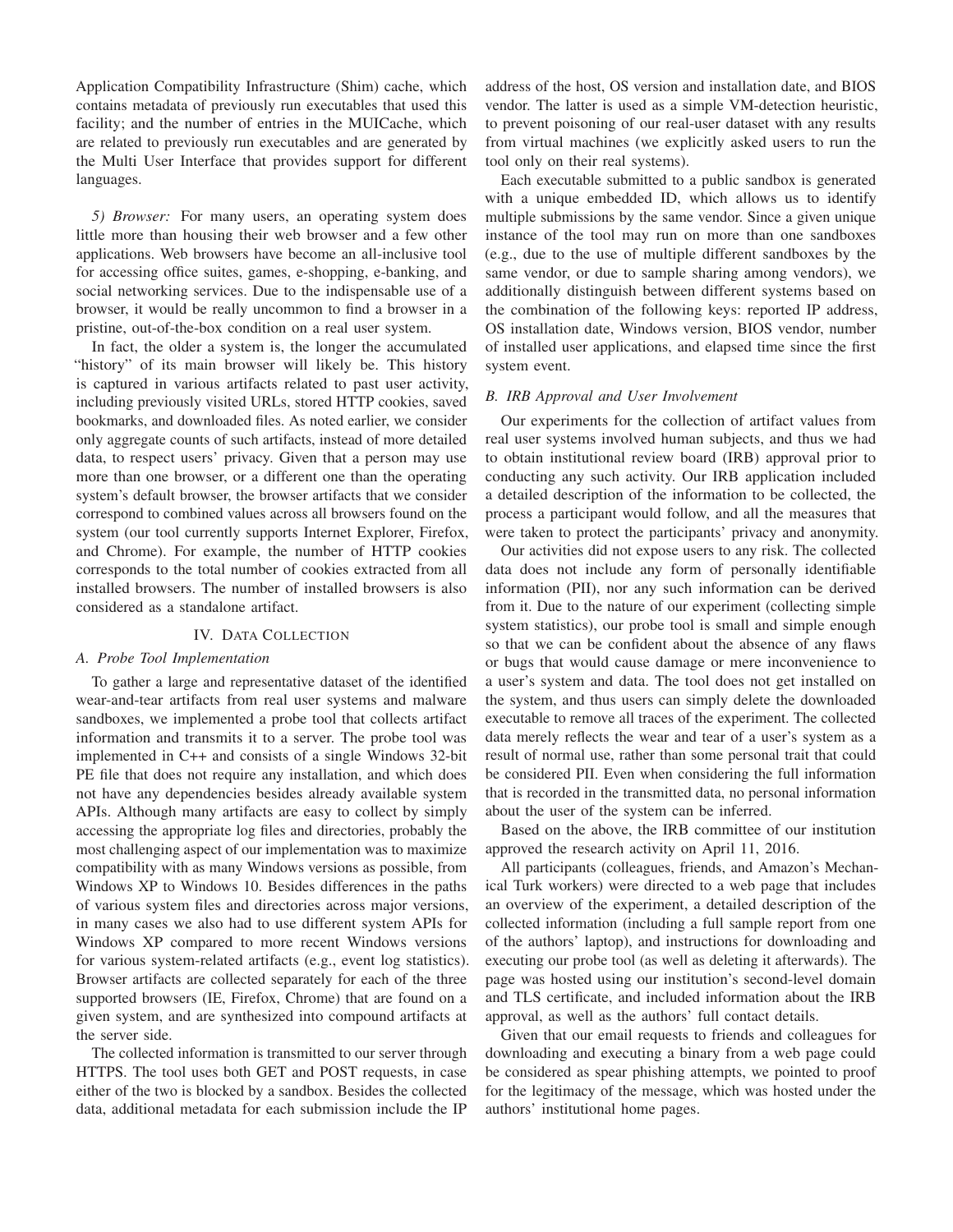| TABLE II: Distribution of BIOS vendors of users' machines. |  |  |  |
|------------------------------------------------------------|--|--|--|
|                                                            |  |  |  |

| <b>BIOS</b> vendor                | <b>Frequency</b> |
|-----------------------------------|------------------|
| American Megatrends Inc.          | $25.77\%$        |
| Dell Inc.                         | 18.08%           |
| Insyde                            | 15.38%           |
| Lenovo                            | 15.38%           |
| Hewlett-Packard                   | 6.92%            |
| Award Software International Inc. | 3.85%            |
| Phoenix Technologies Ltd.         | 3.85%            |
| Acer                              | 1.92%            |
| AMI                               | 1.92%            |
| Intel Corp.                       | 1.92%            |
| Alienware                         | $1.54\%$         |
| Toshiba                           | $1.54\%$         |
| Other                             | 1.93%            |

## *C. Data Collection*

To quantify the difference of wear-and-tear artifacts between real users and sandbox environments, we use the aforementioned probing tool to compile three datasets. The first dataset contains wear-and-tear artifacts collected from 270 real user machines  $(D_{real})$ . The majority of these observations (89.4%) originate from Amazon Mechanical Turk workers, who downloaded and executed our artifact-probing tool, and the remaining from systems operated by friends and colleagues. The users who participated in this study come from 35 different countries, with the top countries being: US (44%), India (18%), GB (10%), CA (8%), NL (1%), PK (1%), RU (1%) and 28 other countries with lower than 1% frequency. Therefore, we argue that our dataset is representative of users from both developed and developing countries, whose machines may have different wear-and-tear characteristics. The BIOS vendor distribution of the user systems is shown in Table II. As the table shows, the users' personal systems include different brands, such as Dell, HP, Lenovo, Toshiba, and Acer, as well as game series systems such as Alienware.

As mentioned earlier, our tool does not collect any PII and does not affect the user's machine in any way, i.e., it does not modify or leave any data. After running the tool, the user can simply delete the executable.

While analyzing the collected data from Mechanical Turk to filter out those users who, despite our instructions, executed our tool inside a virtual machine (identified through the collected BIOS information), we observed that our server had collected artifacts that could not be traced back to Mechanical Turk workers. By analyzing the artifacts and the logs of our server, we realized that, because the public Human Intelligence Task (HIT) web page for our task on Amazon's website was pointing to our tool download page through a link, the crawlers of a popular search engine followed that link, downloaded our probing tool, and executed it. Based on the IP address space of the clients who reported these artifacts, as well as custom identifiers found in the reported BIOS versions, we are confident that these were sandbox environments that

are associated with a popular search engine that downloads and executes binaries as a way of proactively discovering malware. After removing duplicate entries, we marked the rest as belonging to "crawlers" and incorporated them in our sandbox artifact dataset (described in the next paragraph).

The second dataset  $(D_{sand})$  consists of artifacts extracted by sandboxes belonging to various malware analysis services. We identified these sandboxes through prior work on sandbox evasion [23], as well as by querying popular search engines for keywords associated with malware analysis. Most sandboxes are not available for download, but do allow users to submit suspicious binaries which they then analyze and report on the activity of the analyzed binary, in varying levels of detail. Even though we were able to find 23 sandboxes that provide users the ability to upload suspicious files, our artifact-gathering server was able to collect artifacts from 15 different sandbox environments (not counting the aforementioned search-engine sandbox). We reason that the remaining analysis environments are either non-operational, rely on static analysis to scan executables, or completely block any network activity of each analyzed binary.

Table III lists the names of sandboxes from which our server received the results of our probing tools. We uploaded our probing tool multiple times in a period of a month and we also witnessed that some sandboxes executed our probing tool multiple times on different underlying environments (e.g., multiple versions of Microsoft Windows). As mentioned in Section IV-A, each uploaded executable had a unique ID embedded in its code which was sent to our artifact-gathering server, so as to perform accurate attribution.

The third and final dataset  $(D_{base})$  is our baseline dataset which consists of artifacts extracted from fresh installations of multiple versions of Microsoft Windows. Next to setting up local VMs and installing Microsoft Windows XP, Windows Vista, Windows 7, and Windows 8, we also make use of all the Windows server images available in two large public cloud providers, Azure and AWS. Overall,  $D_{base}$  contains the artifacts extracted from 22 baseline environments.

# *D. Dataset Statistics*

Table IV shows the number of different Microsoft Windows versions in our three collected datasets. There we see that the vast majority of users are utilizing Windows 7, 8 and 10, with only 4.1% of users still utilizing Windows XP and Windows Vista. Contrastingly, we see almost no sandboxes utilizing Windows 10, and the majority of them (83.7%) utilizing Windows 7. Note that because we extract the version of Windows programmatically, the same version number can correspond to more than one Windows versions, such as, Windows Server 2012 R2 and Windows Server 2016 having the same version with Windows 8.1 and Windows 10. Even though it is not the central focus of our paper, we find it troublesome that sandboxes do not attempt to follow the distribution of operating systems from real user environments.

Figure 1 shows boxplots that reveal the distribution of the values of each wear-and-tear artifact across all three datasets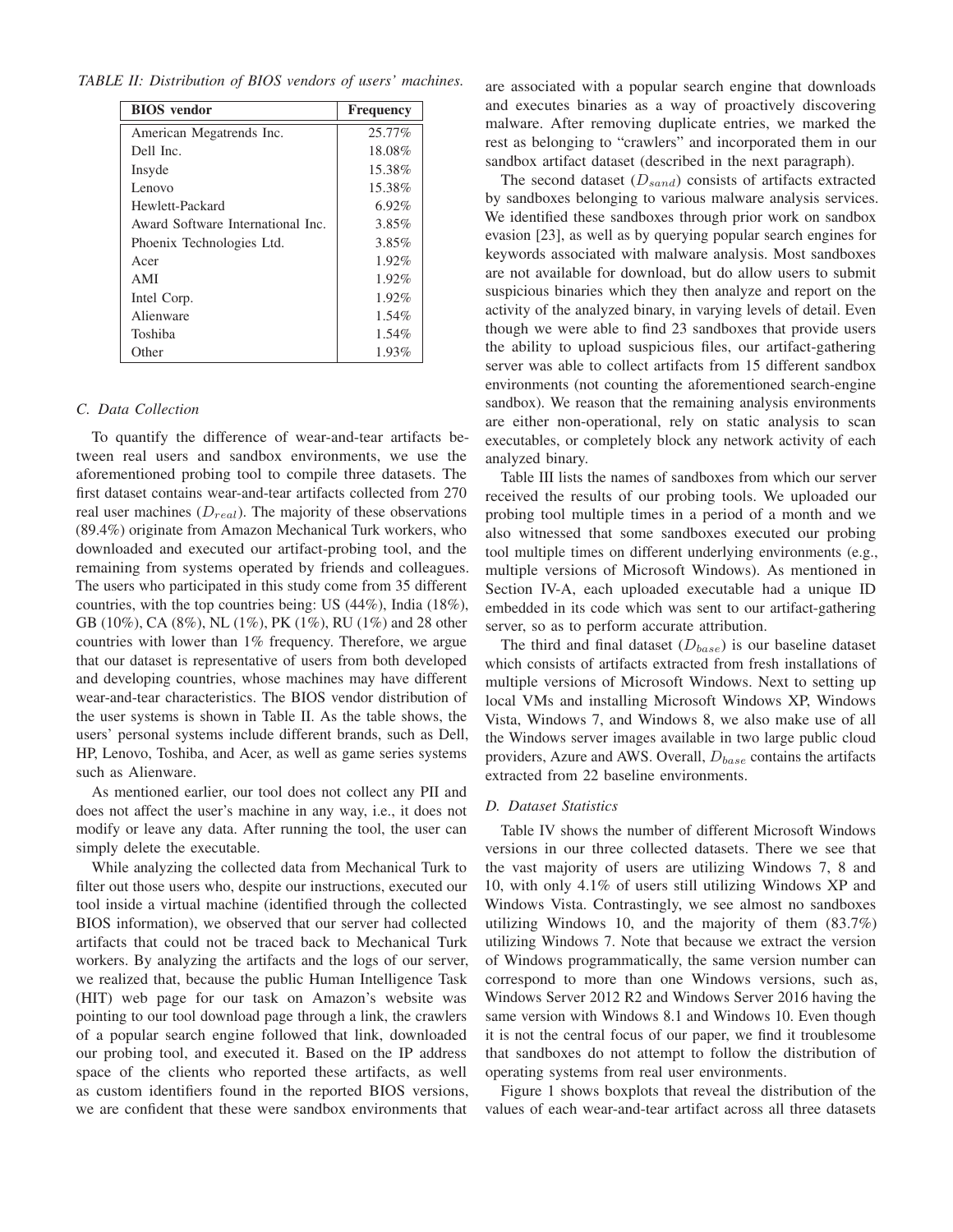

*Fig. 1: Distribution of artifacts across user machines, sandboxes, and baselines (normalized values).*

*TABLE III: Sandboxes from which artifacts were successfully collected.*

| <b>ID</b>      | <b>Name</b>        | #Instances     |
|----------------|--------------------|----------------|
| 1              | Anubis             | $\overline{2}$ |
| 2              | Avira              | 2              |
| 3              | Drweb              | 3              |
| $\overline{4}$ | Fortiguard         | 3              |
| 5              | <b>Fsecure</b>     | $\overline{2}$ |
| 6              | Kaspersky          | 15             |
| $\overline{7}$ | McAfee             | 7              |
| 8              | Microsoft          | 1              |
| 9              | HybridAnalysis     | 1              |
| 10             | Petools            | 1              |
| 11             | Crawlers           | 50             |
| 12             | Malwr              | $\overline{2}$ |
| 13             | Sophos             | 4              |
| 14             | <b>ThreatTrack</b> | 3              |
| 15             | <b>Bitdefender</b> | 1              |
| 16             | Minotaur           |                |

*TABLE IV: Distribution of operating systems in each dataset.*

|                                                           | v5.1 | v6.0 | v6.1 | v6.2 | v6.3 | <b>Total</b> |  |
|-----------------------------------------------------------|------|------|------|------|------|--------------|--|
| Users $(D_{real})$                                        | 8    | 3    | 105  |      | 147  | 270          |  |
| <b>Sandboxes</b> $(D_{sand})$                             | 14   |      | 82   |      | 2    | 98           |  |
| <b>Baseline</b> $(D_{base})$                              |      |      | 2    |      | 17   | 22           |  |
| v5.1: Windows XP                                          |      |      |      |      |      |              |  |
| v6.0: Windows Vista / Win Server 2008                     |      |      |      |      |      |              |  |
| v6.1: Win7, Win Server 2008 R2                            |      |      |      |      |      |              |  |
| v6.2: Win8 / Win Server 2012                              |      |      |      |      |      |              |  |
| v6.3: Win 8.1/Win 10/ Win Server 2012 R2/ Win Server 2016 |      |      |      |      |      |              |  |

 $(D_{real}, D_{sand}$  and,  $D_{base}$ ). There we can observe multiple patterns that will be of use later on in this paper. For example, we see that the vast majority of artifacts have larger values in

real user systems, than they have in sandboxes and baselines. This observation, by itself, indicates that these artifacts can be used to differentiate between real machines and sandboxes and can thus be used for malware evasion purposes. Similarly, we also observe that the distributions of artifact values is wider for real systems than it is for systems that are not used by real users. This could indicate that these artifacts could also be used to predict the age of any given machine.

At the same time, we do see certain cases where the opposite behavior manifests. For instance, the appdiffdays and sysdiffdays artifacts are clearly more diverse in sandboxes than they are in real user systems. We argue that the explanation for this behavior is two-fold. As Table IV suggests, on average, sandboxes are "older" compared to real-user systems. As such, it is entirely within reason that the events in Windows' event log are further apart than those in real user systems. Moreover, assuming that the Windows log will only store events up to a maximum number, systems with more real-user activity are more likely to need to delete older events and hence reduce the time span observable in the Windows event log.

To verify, from a statistical point of view, the difference that we can visually identify between the distributions of artifacts, we need to use a metric that will allow us to differentiate between different distributions. Even though a normal distribution is usually assumed, by conducting a Shapiro-Wilk test we find that none of our extracted artifacts matches a normal distribution. For that reason, we use the Mann-Whitney U test to compare distributions, which is a non-parametric alternative of a t-test and does not assume that the data is normally distributed. We handle missing values by replacing them with dummy-coded values because the fact that an artifact cannot be extracted can be useful information for differentiating between systems.

Figure 2 shows the effect size of the differences between the distribution of  $D_{real}$  and  $D_{sand}$  as reported by the Mann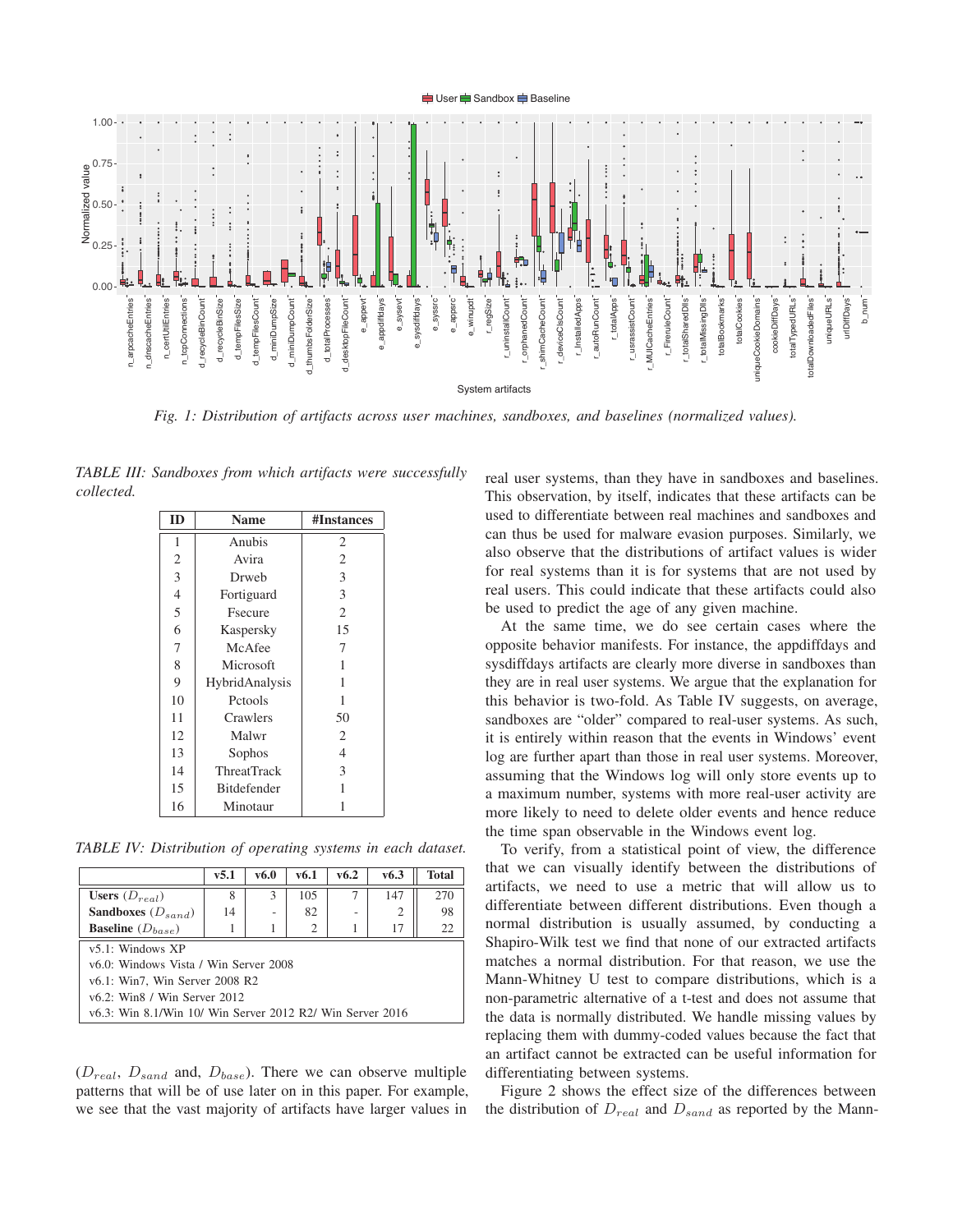Whitney U test. Using standard interpretations of effect sizes, an effect between 0.3 and 0.5 is considered to be characteristic of a "medium" effect while one higher than 0.5 is considered to be a "strong" effect. This confirms that the vast majority of our identified wear-and-tear artifacts have different distributions in sandbox and real-user environments.

#### V. EVADING MALWARE SANDBOXES

In the previous sections, we described the type of OS artifacts that we hypothesized would be indicative of wear and tear, and collected these artifacts from real user machines, sandboxes, and fresh installations of operating systems in virtualized environments. As our results showed, most artifacts have sufficiently different distributions, allowing them to be used to predict whether a given system is an artificial environment or a real user system, and evade the former while executing on the latter. In this section, we take advantage of these artifacts and treat them as features in a supervised machine-learning setting, allowing the implementation of simple decision trees that can be employed by malware for evasion purposes.

## *A. Setup and Classifier*

When we were considering which classifier to use, we came to the conclusion that explainability of the results is a desirable property for our setup. It is important for the security community to understand how these seemingly benign features are different between real user systems and sandbox environments. Moreover, attackers can also benefit from a classifier with explainable results since they can, in real time, reason whether the result of their classifier makes intuitive sense given the execution environment. As such, even if an SVM-based classifier may perform slightly better than most explainable supervised learning algorithms, attackers have no way of evaluating the truthfulness of the result, especially in environments that are constantly evolving to bypass their evasion techniques.

For these reasons, we decided to use decision trees as our algorithm of choice. Next to their explainable results, a decisiontree model is also straightforward to implement as a series of if-else statements, which can be beneficial for attackers who wish to keep the overall footprint of their malware small. Before training our classifier, we inspected the correlation of pairs of features by calculating the Pearson correlation coefficient  $(r)$  for each possible pair. The results showed that four pairs of features have a strong correlation ( $r > 0.7$ ). We decided, however, to include all features in our classifier, since from the point of view of defenders, they would have to address all correlated features in order to stop malware from successfully evading their analysis systems.

The training set of the classifier is composed as follows. For positive examples, we randomly sample 50% of our sandbox observations (49 instances) and add to them 100% (22 instances) of our fresh OS installations. We consider it important to augment the sandbox dataset  $(D_{sand})$  with our baseline dataset  $(D_{base})$  to cover a wider range of possible

sandbox environments, starting from the most basic virtualization environments, to state-of-the-art sandboxes belonging to the security industry. To balance this data, we randomly sample 71 instances from real-user environments collected through Amazon Mechanical Turk ( $D_{real}$ ). Therefore, our *training set* consists of 142 observations, balanced between the two classes. Similarly, our *testing dataset* comprises the remaining 50% of sandbox observations (49 instances) and a random sample of 49 real user machines which were not part of our training set. We handle missing feature values by setting them equal to zero.

To improve the accuracy of our classifier, we utilize two orthogonal techniques. First, we use a 10-trial adaptive boosting where the algorithm creates multiple trees, with each tree focusing on improving the detection of the previous tree [53]. Specifically, while constructing  $tree_i$ , the algorithm assigns larger weights to the observations misclassified by  $tree_{i-1}$ , aiming to improve the detection rate for these observations. Through the construction of multiple sequential trees, the adaptive boosting decision tree algorithm can learn boundaries that a single decision tree could not. Note that this choice does not really complicate the implementation of this algorithm by malware, as it can still be implemented as multiple sets of ifelse rules, and use a weighted sum of all predictions according to the weights specified by the trained model.

In addition to adaptive boosting, we specify our own cost matrix where false negatives are ten times more expensive than false positives. The rationale for this decision is that we assume it is preferable for malware, from the point of view of the malware author, to miss an infection of a real user's machine (false positive), rather than to execute in a sandbox environment where its detection would mean the creation of signatures that would jeopardize its ability to infect systems protected with antivirus software.

# *B. Evaluation*

Using the aforementioned training dataset and parameters, we trained an adaptive boosting decision tree and evaluated it on the testing set. Figure 3 shows three of the ten trees that our classifier generated, as well as the fraction of misclassification of each final decision which, as described earlier, drives the construction of the next tree.

Note that the testing set was not provided to our algorithm during training, in an attempt to quantify how well our model generalizes to previously unseen data. Our model achieved an accuracy of 92.86% on the testing set, with a false-negative rate (FNR) of 4.08% and a false positive rate (FPR) of 10.20%. The ten constructed trees had an average tree size of 4.6 splits, with the shortest tree having 3 splits and the longest one 5 splits. Table V shows the features that were the most useful to the algorithm, and the percentage of trees using any given feature.

To assess the robustness of our algorithm against incremental changes in sandbox environments, we repeated our aforementioned experiment 30 times, each time removing an additional feature from the original datasets, compiling new, randomly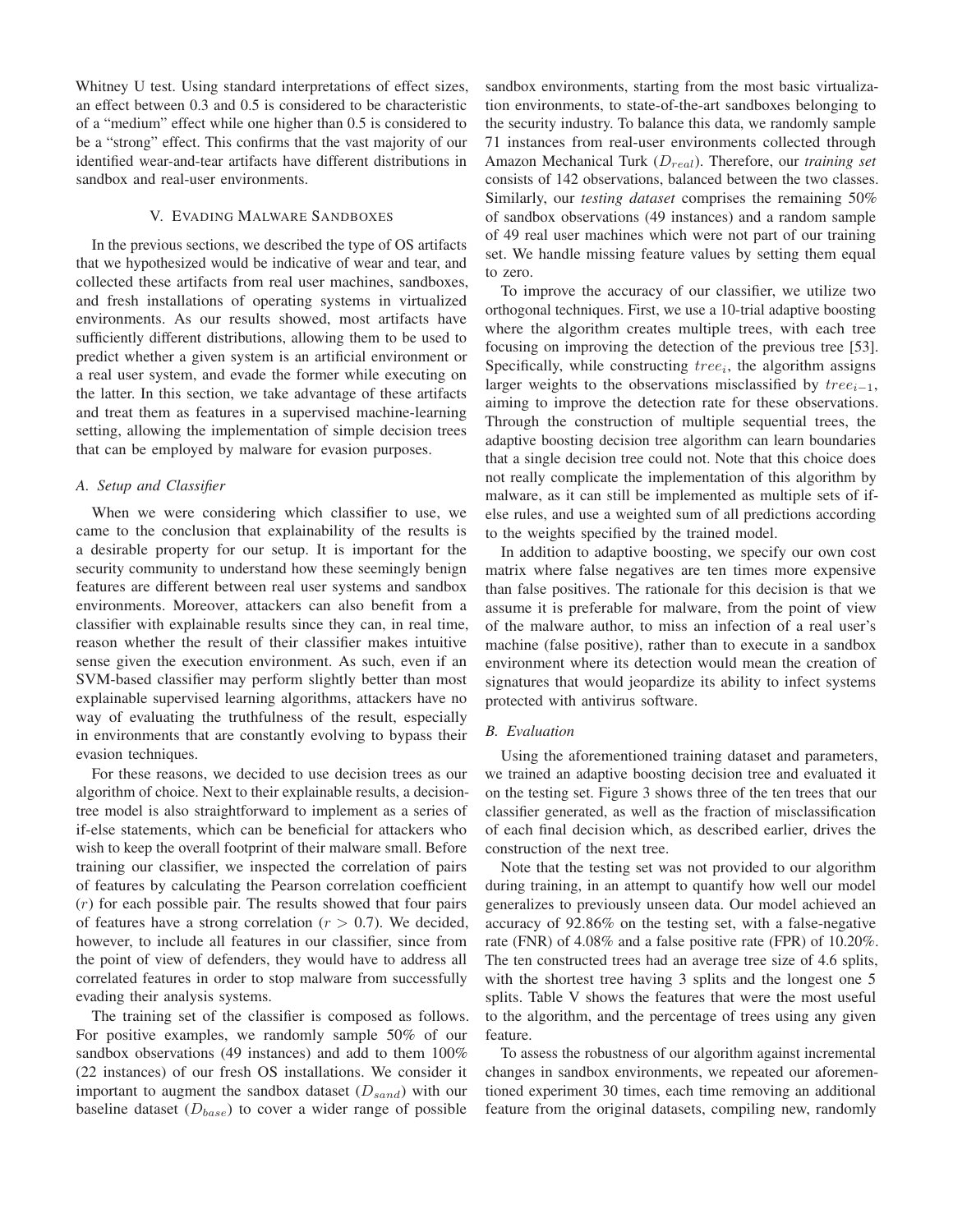

*Fig. 2: The difference of the distributions of a given artifact's values between real user systems and sandboxes, based on the Mann-Whitney U test. An effect size above 0.3 (highlighted with light yellow) can be interpreted as a medium difference, while an effect size above 0.5 (highlighted with red) corresponds to a high difference between the two distributions.*



*Fig. 3: Trees 1, 3, and 5, calculated by the C5.0 decision tree algorithm with adaptive boosting and a custom cost matrix that favors false positives over false negatives.*

sampled, training and testing datasets using the splits described earlier, and training and testing the new classifier. Specifically, we remove the feature that was the most used by the previous model, i.e., the most important one. For example, the first feature that we removed was the number of entries in a system's DNS cache, as it was the most commonly used feature of our first classifier according to Table V. Through this process we aim to quantify an attacker's ability of distinguishing sandboxes from real users, in the face of dedicated sandbox operators who can try to mimic a real user system by populating our identified wear-and-tear artifacts with realistic values.

We argue that this setup captures the worst-case scenario for an attacker, because not only are there fewer and fewer features to train on, but also because the remaining features are of lower discriminatory power than the removed ones. Figure 4 shows how the accuracy, false positive rate, and false negative rate vary, as we keep on removing features from our dataset. As one can notice, the overall accuracy of the classifier remains

high (greater than 90%) even if we remove as many as 20 discriminatory features.

Similarly, we see that, guided by our custom cost matrix, the classifier constantly prefers to err on the side of false positives instead of false negatives. We even observe that for the first eight features, the accuracy increases and the FPR/FNR rates decrease. This shows that some pattern that was learned by the training data concerning the removed features did not appear in the testing data, and thus removing these features, in fact, made the classifier more accurate. The average accuracy of the first 30 classifiers (removing from 0 to 29 features) is 91.5% with a FPR of 9.05% and a FNR of 7.96%. When the 30th feature is removed (out of 33 in total), the decision tree algorithm fails to train a model with accuracy greater than random chance, and quits.

To better understand how each type of artifact affects the accuracy of our classifier, we retrained our model using only one type of artifacts at a time. Table VI shows the number of artifacts per category and the performance of each classifier on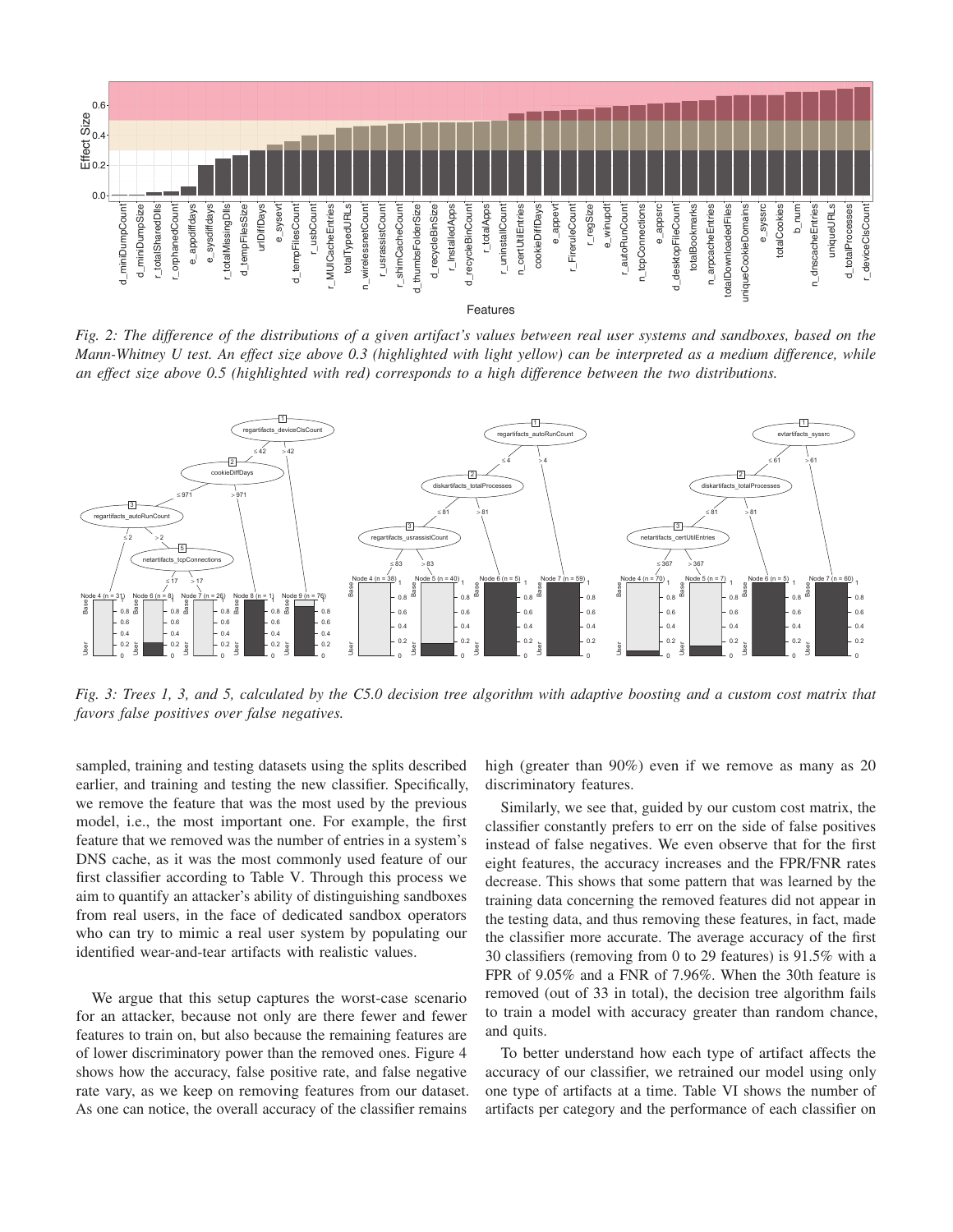

*Fig. 4: Variance of accuracy, false negative rate, and false positive rate of our boosted classifier as we keep removing the topmost features. Even after removing tens of the features with the highest discriminatory capacity, the accuracy of the classifier drops only slightly.*

the unseen testing dataset. We can observe that, even though the classifier based on registry artifacts had the most features available to it, it performed worse than the Network-based and Disk-based classifiers. This indicates that certain classes of artifacts have higher discriminatory power than the rest. At the same time, all classifiers achieve fairly high accuracy (some even have a 0% FNR), which suggests that malware authors can choose which category of artifacts they can focus on, without compromising the evasion capabilities of their malware. As such, malware authors who, for example, know that their samples will be analyzed by a sandbox that considers registry-related activity suspicious, can use the other types of wear-and-tear artifacts for both detecting the sandbox and avoiding raising suspicion.

Our results demonstrate that, not only is it possible to differentiate between real systems and sandboxes based on non-intrusive, sandbox-agnostic wear-and-tear artifacts, but that incremental patching approaches where one or two artifacts are made to look similar to those in real systems will not be sufficient to prevent sandbox evasion.

# VI. ESTIMATING ACTUAL SYSTEM AGE

In the previous section, we showed that wear-and-tear artifacts can be used to accurately differentiate between machines belonging to real users and sandbox environments. The underlying intuition is that sandbox environments do not "age" either at all, or clearly not in the same way as user environments. Based on this observation, in this section, we explore the possibility of predicting the age of a system based on the values of its wear-and-tear artifacts. This possibility would allow malware to assess whether a machine exhibits a realistic wear and tear that matches its reported age. At the same time, it would also enable researchers to artificially age malware sandboxes to match a desired age.

*TABLE V: Features that the adaptive boosting decision trees rely on, and the percentage of trees utilizing them.*

| Category       | <b>Feature</b>         | $%$ of trees |
|----------------|------------------------|--------------|
| <b>Network</b> | dnscacheEntries        | 100.00%      |
| System         | sysevt                 | 100.00%      |
| System         | syssrc                 | 100.00%      |
| Registry       | deviceClsCount         | 100.00%      |
| Registry       | autoRunCount           | 100.00%      |
| <b>Browser</b> | uniqueURLs             | 100.00%      |
| Disk           | totalProcesses         | 66.90%       |
| <b>Browser</b> | cookieDiffDays         | 59.86%       |
| Registry       | usrassistCount         | 54.93%       |
| <b>Network</b> | certUtilEntries        | 54.23%       |
| System         | appevt                 | 54.23%       |
| <b>Browser</b> | uniqueCookieDomains    | 52.82%       |
| <b>Network</b> | tcpConnections         | 50.00%       |
| System         | winupdt                | 16.90%       |
| Registry       | <b>MUICacheEntries</b> | 11.27%       |
| <b>Network</b> | <b>ARPCacheEntries</b> | 4.93%        |

*TABLE VI: Classifier performance when trained only on a single type of artifacts (FNR = False Negative Rate, FPR = False Positive Rate).*

| <b>Artifact Type</b> | #Artifacts | <b>Accuracy</b> | <b>FNR</b> | <b>FPR</b> |
|----------------------|------------|-----------------|------------|------------|
| <b>Network</b>       |            | 95.92%          | 2.04%      | $6.12\%$   |
| <b>Disk</b>          |            | 95.92%          | $0.00\%$   | 8.16%      |
| System               |            | 92.86%          | $0.00\%$   | 14.29%     |
| Registry             | 11         | 93.88%          | 4.08%      | 8.16%      |
| <b>Browser</b>       |            | 92.86%          | 2.04%      | 12.24%     |

#### *A. Correlation Between Age and Artifacts*

We begin this process by first investigating the self-reported age of sandboxes and real user machines. Figure 5 shows the cumulative distribution function of the age of user systems and malware sandboxes. We can clearly see that, on average, user systems are much "newer" than sandboxes. Half of the users have systems less than a year old, yet 50% of sandboxes are less than two years old. This makes intuitive sense since most users update their hardware on a regular basis, while many sandboxes were setup once and are just reused over and over for a long period of time. At the same time, we see that the two distributions meet at the top, meaning that there some users have systems that are as old (or even older) than the oldest available sandboxes.

Having established their age, we can now investigate the extent to which each individual wear-and-tear artifact can potentially be used to predict an environment's age. Figure 6 shows the Pearson correlation between the reported age and each wear-and-tear artifact for real user systems. We argue that changing the age reported by the OS is not only something that everyday users cannot do, but that they do not have any interest of doing. As such, we assume that the reported ages collected from real user systems are accurate.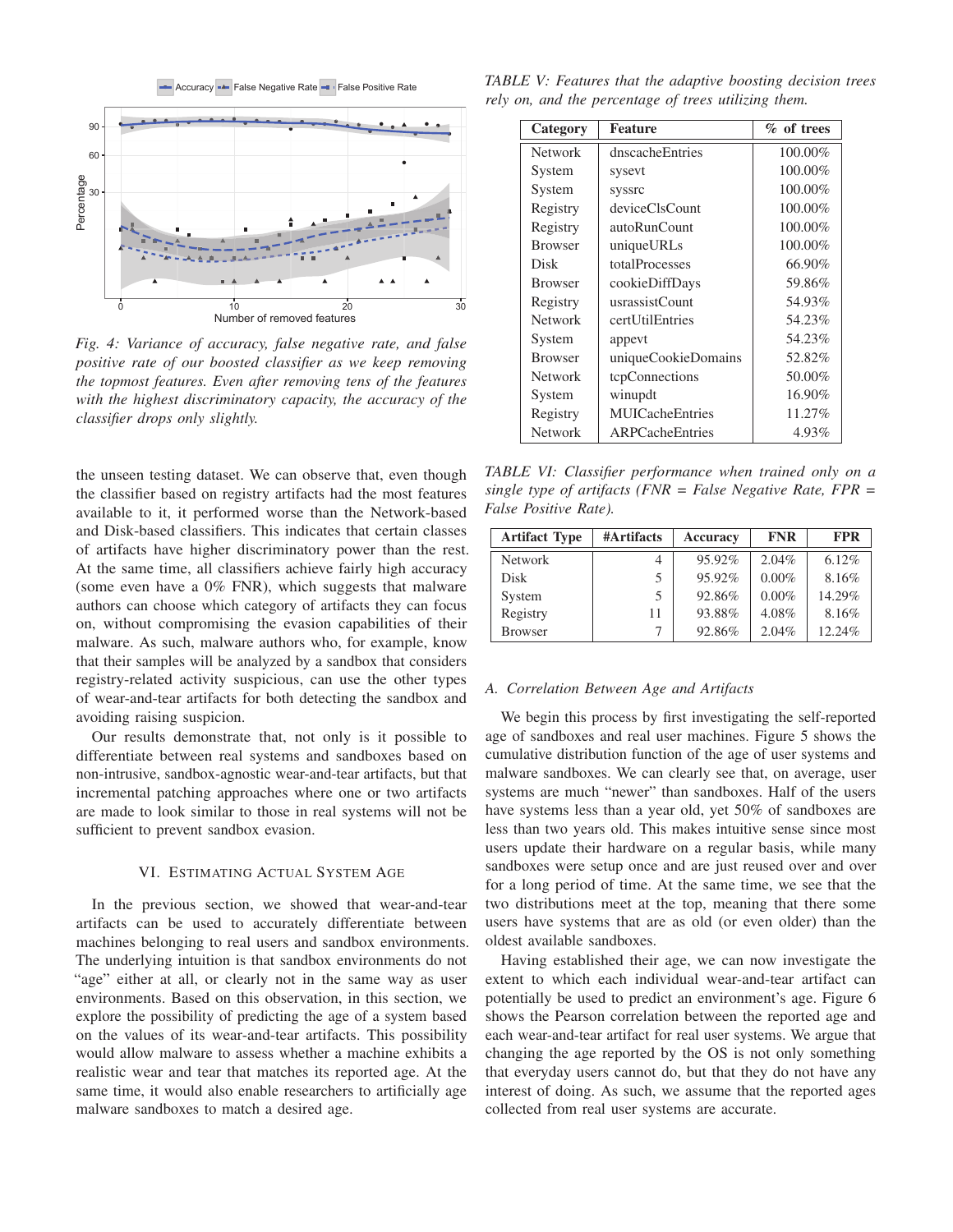

*Fig. 5: CDF of the reported ages for sandboxes and real user machines.*

We see that many artifacts that were very successful in differentiating real machines from sandboxes do not, in fact, correlate with a machine's age. By focusing on the artifacts that appear towards the middle of Figure 6 (having a correlation coefficient close to zero), one can notice that these artifacts may be characteristic of user activity but they are also under a user's control. Users can delete their cookies, visit more or fewer URLs than other users, delete downloaded files, and, in general, affect the values of these artifacts in unpredictable ways that prevent them from being indicative of system's age. Similarly, there are other artifacts, such as the number of cached wireless networks, TCP connections, and firewall rules, which are not under the direct control of users, clearly do not correlate with age, yet vary sufficiently between sandboxes and real machines to be of use for differentiation.

Towards the right end of Figure 6 we see the artifacts that appear to positively correlate with system age, such as the number of previously connected USBs, the number of install applications, and the elapsed time since the first user event. These artifacts are either "proxies" of age (e.g., the longer a machine is used, the more applications are installed on it), or are direct sources of age information which, unlike HTTP cookies, are buried deeper in an OS's internals, and are thus unlikely to be modified or deleted by users.

#### *B. Regression*

Having established that some artifacts positively correlate with age, we now attempt to identify the appropriate way of combining their raw values to estimate a system's actual age. To that end, we first process our dataset to remove artifacts with missing values in many of our observations. For artifacts with a high rate of missing values (more than 80% of their values are missing) we remove them from our dataset and do not attempt to utilize them any further. For the remaining 37 artifacts, we used the rest of the dataset to predict what would have been the most appropriate value, had we been able to extract it. We use a random-forest-based imputation technique, which is a standard way of handling missing values, without the need to remove entire observations and without relying on overly generic statistics, like a feature's mean or mode, which could bias our results.

*TABLE VII: Significant coefficients of linear regression for predicting the age of a system based on wear-and-tear artifacts.*

| <b>Feature</b>                                                | <b>Coeficient</b> | p-Value          |  |  |  |
|---------------------------------------------------------------|-------------------|------------------|--|--|--|
| diskartifacts:tempFilesCount                                  | 0 2.92            | $0.0041$ **      |  |  |  |
| diskartifacts:totalProcesses                                  | $-2.12$           | $0.0364$ *       |  |  |  |
| evtartifacts: appevt                                          | 02.39             | $0.0186*$        |  |  |  |
| evtartifacts:sysevt                                           | 1.71              | $0.0901$ .       |  |  |  |
| evtartifacts:syssrc                                           | $-3.09$           | $0.0025$ **      |  |  |  |
| evtartifacts: appsrc                                          | 2.57              | $0.0114$ *       |  |  |  |
| regartifacts:regSize                                          | 2.70              | $0.0080$ **      |  |  |  |
| regartifacts:uninstallCount                                   | $-2.07$           | 0.0411<br>$\ast$ |  |  |  |
| regartifacts: deviceClsCount                                  | 1.85              | $0.0664$ .       |  |  |  |
| regartifacts: Installed Apps                                  | 5.13              | $1.2e-06$ ***    |  |  |  |
| regartifacts:totalApps                                        | 1.99              | $0.0490*$        |  |  |  |
| totalDownloadedFiles                                          | 2.11              | $\ast$<br>0.0368 |  |  |  |
| $0.0117$ *<br>$-2.56$<br>browser:num                          |                   |                  |  |  |  |
| *** $0.001$ ** $0.01$ * $0.05$ . 0.1<br>Significance Codes: 0 |                   |                  |  |  |  |
| Multiple R-Squared: 0.68, Adjusted R-Squared: 0.583           |                   |                  |  |  |  |

*1) Linear Regression:* We first attempt to use linear regression, since this is a common regression method that works well in many contexts. In essence, we start with the formula  $Y = \beta_0 + \beta_1 X_1 + \beta_2 X_2 + \dots + \epsilon$  where  $X_i$  is the value of any given artifact, and try to calculate the weights  $\beta_i$  that would allow us to sum the artifacts in a way that will provide a prediction of machine's age  $(Y)$ .

To train a linear regression model based on the real users' dataset, we first split the user dataset into two sets, one for training (60%) and one for testing (40%). We keep the test dataset aside to use it later to test how well our model generalizes on previously unseen data. Our linear regression model is trained on the training set, and we use a 10-fold cross validation to evaluate it, which results in a mean square error (MSE) of 1.23. The coefficients of the model and their p-values are reported in Table VII. We see that 13 wear-andtear artifacts correlate with a machine's age in a statistically significant way. Even though our model is not perfect, it can still explain up to 68% of the variability in a system's age.

Since the training error does not necessarily guarantee the performance of our model when dealing with new data, we evaluate the accuracy of the linear regression model against the previously unseen test dataset. We first apply our model to the unseen test dataset of systems belonging to real users to make sure that it can predict their age with sufficient accuracy, and then proceed to use it to predict the age of sandboxes and compare it with their claimed age. The MSE of the predicted ages for the regular systems is 1.88, while sandboxes have a very high MSE of 6.25. Our results indicate that a model trained on real user data can not only predict the age of other unseen systems based on the values of their wear-and-tear artifacts, but it can also identify that a system's artifacts are unrealistically high (or low) for its claimed age.

Figure 7 shows the CDF of the values of residuals when applying our linear regression model on systems from  $D_{real}$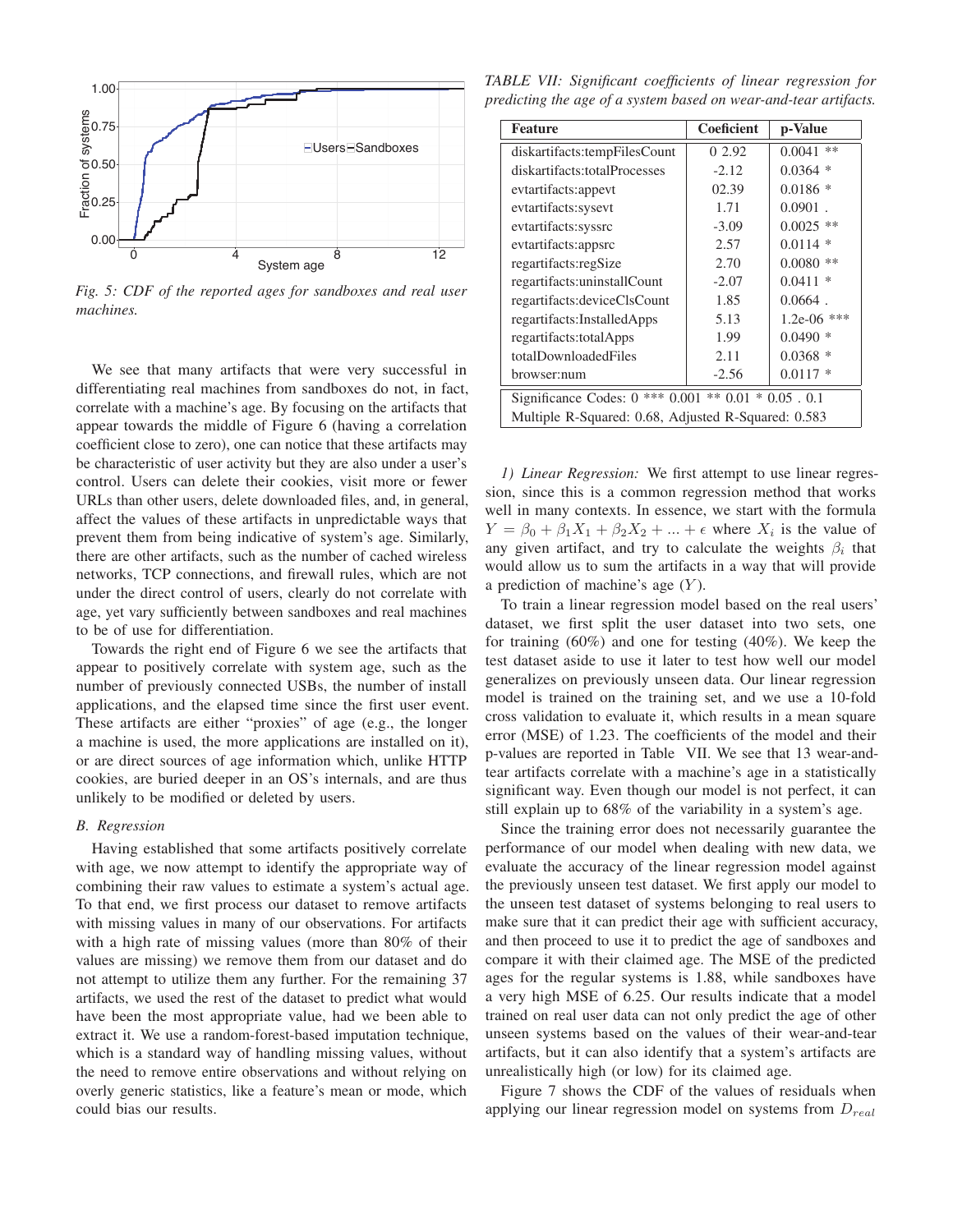

*Fig. 6: Correlation between the reported age of user systems and each of the artifacts.*

*TABLE VIII: Lasso regression coefficients of the features selected as good predictors of system age by the model.*

| <b>Feature</b>                 | <b>Coeficient</b> |
|--------------------------------|-------------------|
| netartifacts: dnscache Entries | 0.1383            |
| diskartifacts:tempFilesCount   | 0.0883            |
| evtartifacts:appevt            | 0.1345            |
| evtartifacts:sysevt            | 0.1097            |
| regartifacts:regSize           | 0.1160            |
| regartifacts:InstalledApps     | 0.6432            |
| regartifacts:totalApps         | 0.0559            |
| browser:num                    | $-0.0138$         |

and  $D_{sand}$ . We see that although the majority of real user systems have a residual error approximately equal to zero (meaning that the predicted age closely matches the system's actual age), the residuals when attempting to predict the age of sandboxes are much higher, i.e., the predicted age is much lower than the reported age, thereby shifting the distribution towards the right part of the graph.

*2) Lasso Regression:* To explore whether a more involved regression model would result in better prediction accuracy, we also report the results of Lasso regression. Lasso regression penalizes the absolute size of the regression coefficients, and sets the coefficients of unnecessary features to zero, reducing in this way the size of our artifacts set. One of the benefits of Lasso regression is that it typically utilizes less predicting variables than linear regression, which reduces the complexity of the overall model. In the case of malware, a smaller feature set means fewer API calls to the underlying OS, and thereby less chances of triggering suspicious activity monitors.

For our experiments, we split the datasets to three parts: training, evaluation, and testing. We first train a Lasso model on the training set and make use of cross validation to find the optimum  $\lambda$  value. We use the discovered value ( $\lambda = 0.145$ ), as this minimizes the MSE of the model, and train our final model. Table VIII shows the eight features that the Lasso model selected as good predictors of system age and their

corresponding coefficients. The only artifact that has a small negative coefficient is the number of browsers installed on a system. One reasonable explanation for this is that owners of older systems may hesitate to install additional browsers, which has an effect on our trained model.

By applying the model on the unseen dataset that consists of artifacts from real user systems  $(D_{real})$ , the MSE is 0.749, which is better than that of linear regression. The MSE on the testing sandbox dataset is 4.45, which again shows how the wear and tear of sandboxes does not match their claimed age. Figure 7 shows the residual errors of the trained Lasso regression model, and how these compare to the errors of the linear regression model. We observe that although both models can predict the age of real user systems (residual errors approximately equal zero), the Lasso model can better differentiate some sandboxes based on fewer artifacts compared to the linear regression model.

Overall, we see that wear-and-tear artifacts can predict, with sufficient accuracy, the real age of a system and thus reveal the age mismatch present in current sandboxes. As we mentioned earlier in this section, other than just improving our understanding of the relationship between artifacts and system age, our trained models can be of use to sandbox developers to help them create environments with wear and tear that matches their stated age.

### VII. DISCUSSION

# *A. Ethical Considerations and Coordinated Disclosure*

Our research sheds light to the problem of next-generation environment-aware malware based on wear and tear artifacts. By demonstrating the effectiveness of this new evasion technique, we will hopefully bring more attention to this issue, and encourage further research on developing effective countermeasures. To that end, our preliminary investigation on predicting a systems' age based on the evaluated artifact values can help sandbox operators to fine-tune the wear-and-tear characteristics of their systems so that they look realistic. There have been very recent indications that malware authors have already started taking into consideration usage-related artifacts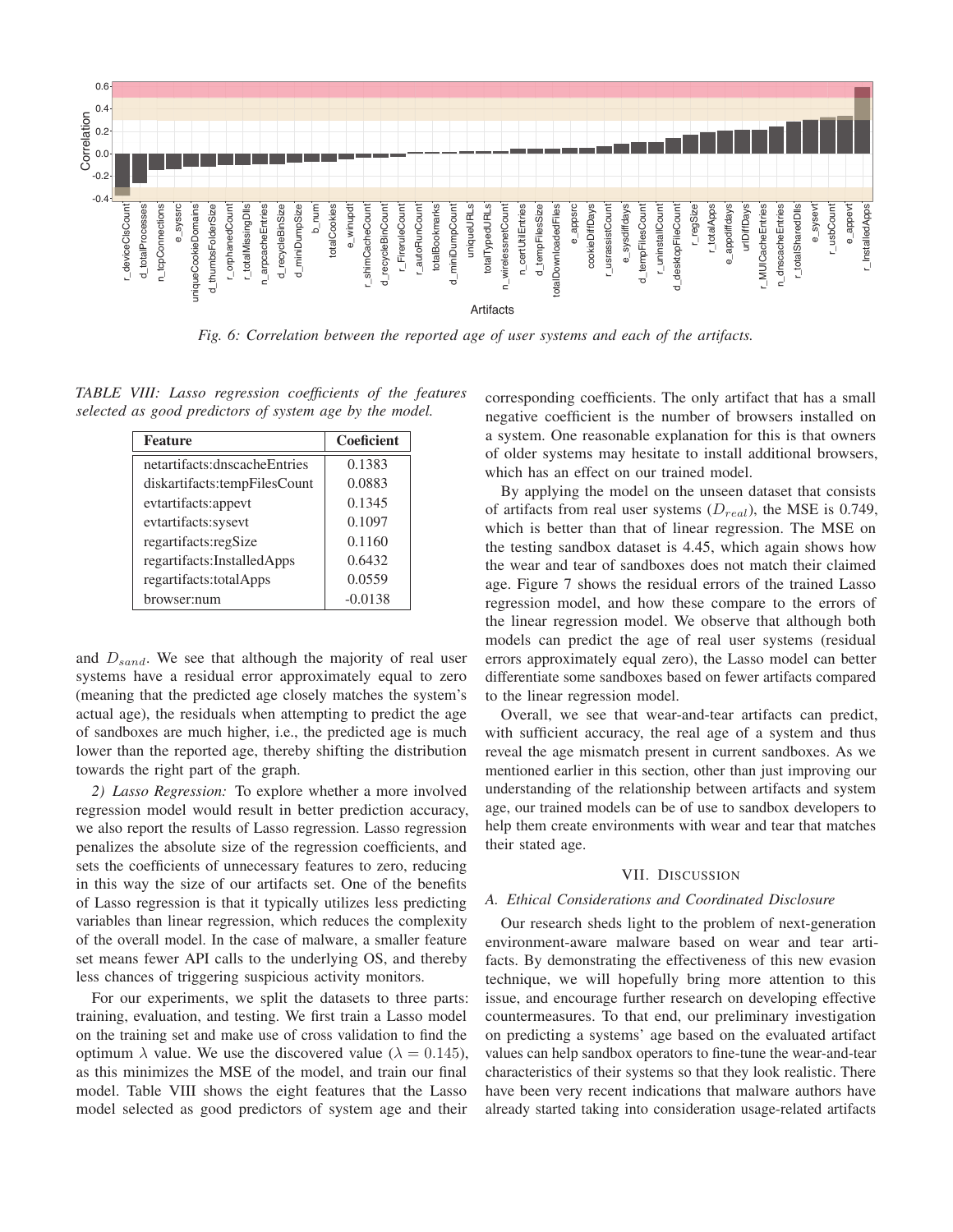

*Fig. 7: CDF of the difference between the reported and estimated age for sandboxes and real systems, using the linear and Lasso regression models.*

(e.g., whether any documents appear under the recently opened documents menu [54]). Consequently, developing effective countermeasures before malware authors start taking advantage of wear and tear for evasion purposes more broadly, is of utmost importance.

Although our results regarding the analyzed sandboxes used by public malware analysis services showcase their vulnerability to evasion based on wear and tear, adversaries may have already come to the same conclusion even before us, given that our probing technique was reasonably straightforward, and that similar techniques have also been used as part of previous research on public sandbox fingerprinting [23]. Hopefully, by publishing our findings and coordinating with the affected vendors, our research will eventually result in more robust malware analysis systems.

To that end, we contacted all vendors from which our probe tool managed to collect wear-and-tear artifact information, notifying them about our findings several months before the publication of this paper. Some of these vendors acknowledged the issue and requested additional information, as well as the code of our artifact-probing tool so that they can more easily detect future artifact exfiltration attempts.

## *B. Probing Stealthiness*

Depending on the type of artifact, the actual operations that some malware needs to perform in order to retrieve the necessary information range from simple memory or file system read operations, to more complex parsing and querying operations that may involve system APIs and services. Instead of making sandboxes look realistic from a wear-and-tear perspective, an alternative (at least short-term) defense strategy may thus focus on detecting the probing activity itself. At the same time, many environmental aspects can be probed or inferred through non-suspicious system operations commonly exhibited during the startup or installation of benign software (e.g., retrieving or storing state information from the registry or configuration files, or checking for updates), while malware can always switch to a different set of artifacts that are not monitored for suspicious activity.

Another aspect that must be considered is that as the principle of least privilege is better enforced in user accounts and system services, a malicious program may not have the necessary permissions to access all system resources and APIs. We did not encounter any such issues with our probe tool on the tested operating systems, but based on our findings, there is plenty of artifacts that can be probed even by under-privileged programs. This issue may become more important in other environments, such as, in malicious mobile apps, which are much more constrained in terms of the environmental features they can access.

## *C. OS Dependability*

We have focused on the Windows environment, given that it is one of the most severely plagued by malware, and that most malware analysis services employ Windows sandboxes. As a result, many of the identified artifacts are Windows-specific (e.g., the registry-related ones), and clearly not applicable for malware that target other operating systems (e.g., Linux, Mac, Android). Even so, artifacts related to browser usage, the file system, and the various network caches, are likely to be present regardless of the exact operating system.

Based on the dependability of an artifact on a given OS, sandbox operators may choose different defensive strategies. For instance, operators of sandboxes tailored to the detection of cross-platform malware (e.g., written in Java) may start addressing OS-independent artifacts first, before focusing on OS-dependent ones. Finally, since end-user systems are the most popular targets of malware authors, our study is focused solely on them. We leave the analysis of wear-and-tear artifacts on other platforms, such as embedded devices, for future work.

## *D. Defenses*

We have demonstrated that removing system instrumentation and introspection artifacts from malware sandboxes is not enough to prevent malware evasion. Since the lack of wear and tear can allow attackers to differentiate between dynamic analysis systems and real user systems, *introducing* wear and tear artifacts to analysis systems becomes an additional necessary step. We outline two different potential strategies to achieve this.

First, a real user system can be cloned and used as a basis for a malware sandbox. In this scenario, the system will already have organic wear and tear which can be used to confuse attackers. Potential difficulties of adopting this approach are: i) privacy issues (how does one scrub all private information before or after cloning, but leaves wear-and-tear artifacts intact?), and ii) eventual outdating of the artifacts (if the cloned system is used over a long period of time, an attacker can use our proposed statistical models to detect that the claimed age does not match the level of wear and tear).

An alternative approach is to start with a freshly installed image of an operating system and artificially age it by automatically simulating user actions. This would include installing and uninstalling different software while changing the system time to the past, browsing popular and less popular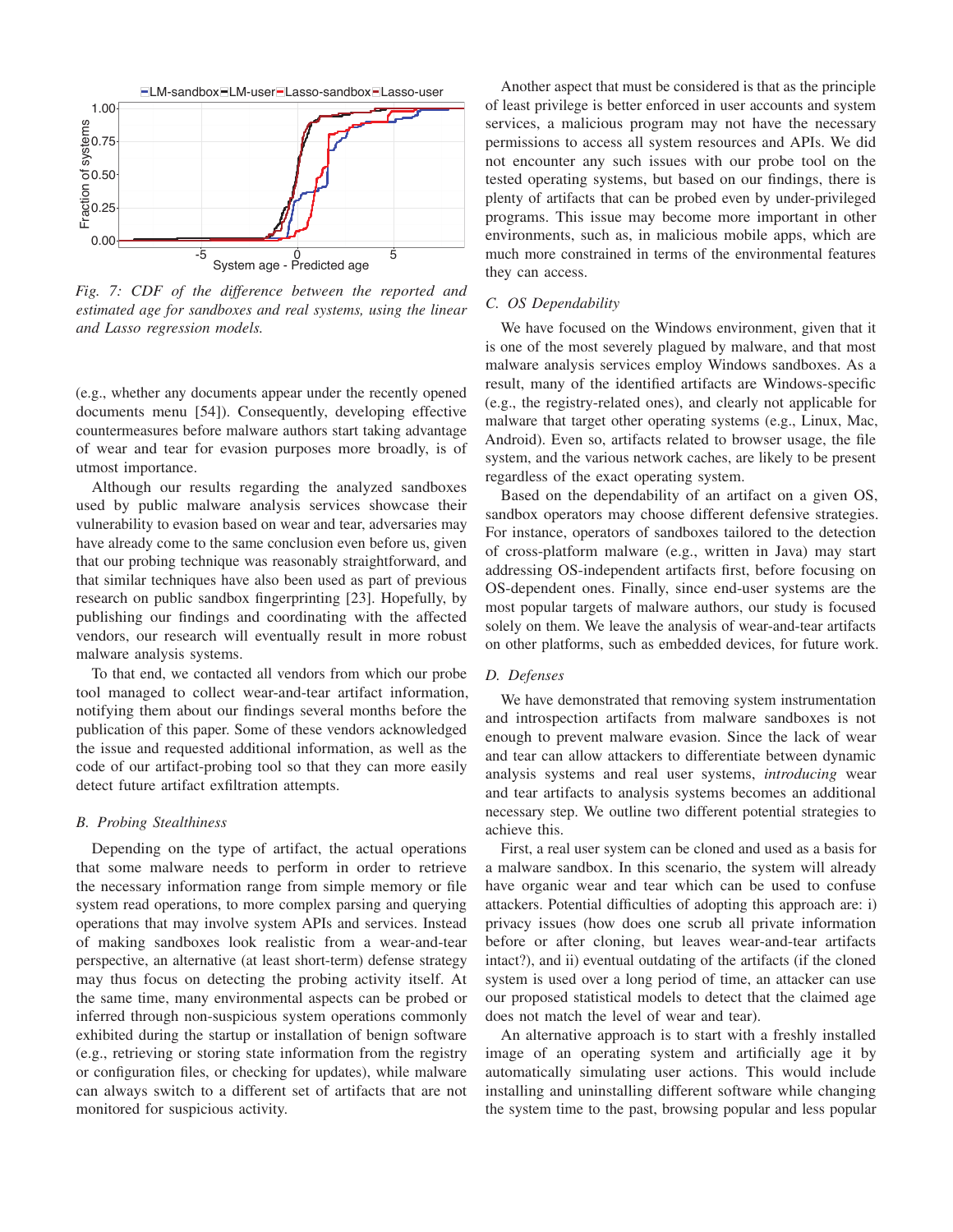webpages, and, in general, taking actions which will affect the wear-and-tear artifacts on which an attacker could rely for detecting dynamic analysis systems. While this approach does not introduce any privacy concerns and can be repeated as often as desired, it is unclear to what extent this artificial aging will produce realistic artifacts that are similar enough to those of real systems.

We leave the implementation and comparison of these two approaches for future work.

#### VIII. CONCLUSION AND FUTURE WORK

In this paper, we have systematically assessed the threat of a malware sandbox evasion strategy that leverages artifacts indicative of the wear and tear of a system to identify artificial environments, and demonstrated its effectiveness against existing sandboxes used by malware analysis services. As long as this aspect is not taken into consideration when implementing malware sandboxes, malicious code will continue to be able to effectively alter its behavior when being analyzed. Even approaches that move from emulated and virtualized environments to bare-metal systems [8]–[10] will be helpless if evasion tactics shift from how realistic a system looks like, to how realistic its *past use* looks like. The same also holds for existing techniques that identify split personalities in malware by comparing malware behavior on an emulated analysis environment and on an unmodified reference host [44] or multiple sandboxes [18]. As long as all involved systems do not look realistic from the perspective of a real user's activity, they will be easily detectable and, therefore, evadable.

As a step towards mitigating this threat, we have presented statistical models that capture a system's age and degree of use, which can aid sandbox operators in fine-tuning their systems so that they exhibit more realistic wear-and-tear characteristics. Although addressing each and every identified artifact may be a viable short-term solution, more generic automated "aging" techniques will probably be needed to provide a more robust defense, as many more artifacts may be available.

As part of our future work, we plan to explore such approaches based on simulation-based generation, as well as privacy-preserving transformation of system images extracted from real user devices. We also plan to evaluate the effectiveness of sandbox evasion based on wear and tear in other environments, such as, different desktop operating systems as well as mobile devices.

#### ACKNOWLEDGMENTS

We thank our shepherd, Tudor Dumitras, and the anonymous reviewers for their valuable feedback. This work was supported in part by the Office of Naval Research (ONR) under grant N00014-16-1-2264, and by the National Science Foundation (NSF) under grants CNS-1617902 and CNS-1617593, with additional support by Qualcomm. Any opinions, findings, conclusions, or recommendations expressed herein are those of the authors, and do not necessarily reflect those of the US Government, ONR, NSF, or Qualcomm.

#### **REFERENCES**

- [1] C. Willems, T. Holz, and F. Freiling, "Toward automated dynamic malware analysis using CWSandbox," *Security Privacy, IEEE*, vol. 5, no. 2, pp. 32–39, March 2007.
- [2] U. Bayer, C. Kruegel, and E. Kirda, "TTAnalyze: A tool for analyzing malware," in *Proceedings of the 15th European Institute for Computer Antivirus Research Annual Conference (EICAR)*, April 2006.
- [3] X. Jiang and X. Wang, "'Out-of-the-box' monitoring of VM-based high-interaction honeypots," in *Proceedings of the 10th International Conference on Recent Advances in Intrusion Detection (RAID)*, 2007, pp. 198–218.
- [4] H. Yin, D. Song, M. Egele, C. Kruegel, and E. Kirda, "Panorama: Capturing system-wide information flow for malware detection and analysis," in *Proceedings of the 14th ACM Conference on Computer and Communications Security (CCS)*, 2007, pp. 116–127.
- [5] "Anubis: Malware analysis for unknown binaries," https://anubis.iseclab. org/.
- [6] A. Dinaburg, P. Royal, M. Sharif, and W. Lee, "Ether: Malware analysis via hardware virtualization extensions," in *Proceedings of the 15th ACM Conference on Computer and Communications Security (CCS)*, 2008, pp. 51–62.
- [7] "Automated malware analysis: Cuckoo sandbox," https://cuckoosandbox. org/.
- [8] C. Willems, R. Hund, A. Fobian, D. Felsch, T. Holz, and A. Vasudevan, "Down to the bare metal: Using processor features for binary analysis," in *Proceedings of the 28th Annual Computer Security Applications Conference (ACSAC)*, 2012, pp. 189–198.
- [9] D. Kirat, G. Vigna, and C. Kruegel, "Barecloud: Bare-metal analysisbased evasive malware detection," in *Proceedings of the 23rd USENIX Security Symposium*, 2014, pp. 287–301.
- [10] S. Mutti, Y. Fratantonio, A. Bianchi, L. Invernizzi, J. Corbetta, D. Kirat, C. Kruegel, and G. Vigna, "Baredroid: Large-scale analysis of android apps on real devices," in *Proceedings of the 31st Annual Computer Security Applications Conference (ACSAC)*, December 2015.
- [11] J. Oberheide and C. Miller, "Dissecting the Android Bouncer," 2012, https://jon.oberheide.org/files/summercon12-bouncer.pdf.
- [12] S. Neuner, V. van der Veen, M. Lindorfer, M. Huber, G. Merzdovnik, M. Mulazzani, and E. Weippl, "Enter sandbox: Android sandbox comparison," in *Proceedings of the 3rd IEEE Mobile Security Technologies Workshop (MoST)*, 2014.
- [13] "FireEye Malware Analysis AX Series," https://www.fireeye.com/ products/malware-analysis.html.
- [14] "Blue Coat Malware Analysis Appliance," https://www.bluecoat.com/ products/malware-analysis-appliance.
- [15] "Cisco Anti-Malware System," http://www.cisco.com/c/en/us/products/ security/web-security-appliance/anti\_malware\_index.html.
- [16] "FortiNet Advanced Threat Protection (ATP) FortiSandbox," http:// www.fortinet.com/products/fortisandbox/index.html.
- [17] "McAfee Advanced Threat Defense," http://www.mcafee.com/us/ products/advanced-threat-defense.aspx.
- [18] M. Lindorfer, C. Kolbitsch, and P. Milani Comparetti, "Detecting environment-sensitive malware," in *Proceedings of the 14th International Conference on Recent Advances in Intrusion Detection (RAID)*, 2011, pp. 338–357.
- [19] C. Kolbitsch, "Analyzing environment-aware malware," 2014, http://labs.lastline.com/analyzing-environment-aware-malware-a-lookat-zeus-trojan-variant-called-citadel-evading-traditional-sandboxes.
- [20] T. Petsas, G. Voyatzis, E. Athanasopoulos, M. Polychronakis, and S. Ioannidis, "Rage against the virtual machine: Hindering dynamic analysis of mobile malware," in *Proceedings of the 7th European Workshop on System Security (EuroSec)*, April 2014.
- [21] A. Kapravelos, Y. Shoshitaishvili, M. Cova, C. Kruegel, and G. Vigna, "Revolver: An automated approach to the detection of evasive web-based malware," in *Proceedings of the 22nd USENIX Security Symposium*, 2013, pp. 637–652.
- [22] G. Stringhini, C. Kruegel, and G. Vigna, "Shady paths: Leveraging surfing crowds to detect malicious web pages," in *Proceedings of the ACM SIGSAC Conference on Computer & Communications Security (CCS)*, 2013, pp. 133–144.
- [23] A. Yokoyama, K. Ishii, R. Tanabe, Y. Papa, K. Yoshioka, T. Matsumoto, T. Kasama, D. Inoue, M. Brengel, M. Backes, and C. Rossow, "SandPrint: Fingerprinting malware sandboxes to provide intelligence for sandbox evasion," in *Proceedings of the 19th International Symposium on Research in Attacks, Intrusions and Defenses (RAID)*, 2016, pp. 165–187.